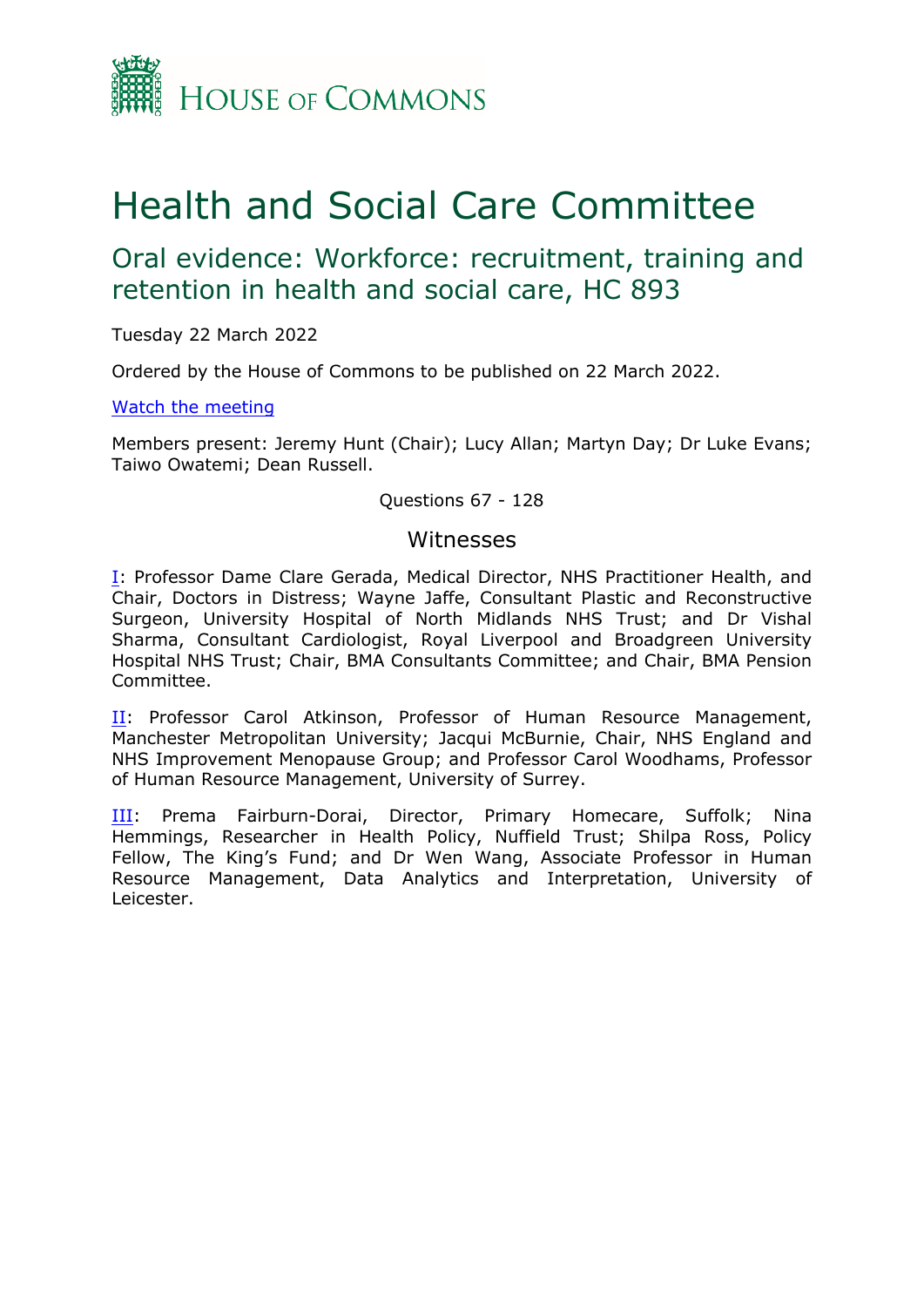

## <span id="page-1-0"></span>Examination of witnesses

Witnesses: Professor Gerada, Wayne Jaffe and Dr Sharma.

Q67 **Chair:** Good morning and welcome to the second evidence session of the Health and Social Care Committee's inquiry into issues faced by the NHS and social care workforces. In this week's session we are going to focus on the important issue of retention, why people are leaving early, why they are going part time and what we can do about it. The reason this is particularly important is that we often talk about whether we are training enough doctors and nurses for the future, which is obviously a long-term solution, but in the short term the one thing that we can do that has an immediate impact is to stop the drain of people leaving for whatever reason. That is the purpose of this morning's session.

In our first panel, we have some stellar witnesses, who will talk to us about the issue of mental health in particular, and why burnout is causing pressure. It is something we have looked at before, but it is obviously very relevant to the broader issue of workforce pressures.

I welcome Professor Dame Clare Gerada, who is former medical director of NHS Practitioner Health, and well known to this Committee. Since November 2021, she has been chair of the charity Doctors in Distress, which has the goal of zero suicides among doctors by 2025. It is a very specific aim, but it will be amazing if we can get there.

Wayne Jaffe is joining us virtually. He is a consultant plastic and reconstructive surgeon at University Hospital of North Midlands NHS Trust. He is currently on pre-retirement leave, partly caused by pension taxation issues. This is an issue that comes up time and time again. We are very grateful to him for joining us.

With us in the House of Commons we have Dr Vishal Sharma, who has been a consultant cardiologist at the Royal Liverpool and Broadgreen University Hospital NHS Trust since November 2011. He is chair of the BMA consultants committee and chair of the BMA pensions committee.

Clare, let's start with your general assessment of the mental health of the NHS workforce. Last week Martin Marshall, who succeeded you as chair of the RCGP, told us that 60% of GPs said that their mental health had suffered and that about a third of GPs were planning to leave the profession in the next five years. Is that kind of picture reflected across the NHS as a whole?

**Professor Gerada:** Yes, it is. I have been caring for about 17,000 doctors over the last 12 or 13 years. What we saw during the pandemic specifically was as many doctors present to my confidential service as we saw in the first 10 years of the service. There were 5,000 in the pandemic year—March 2020 to April 2021—versus the first 10 years, so there clearly is a problem exaggerated by the pandemic, but we had it before the pandemic, and you know that well, Jeremy.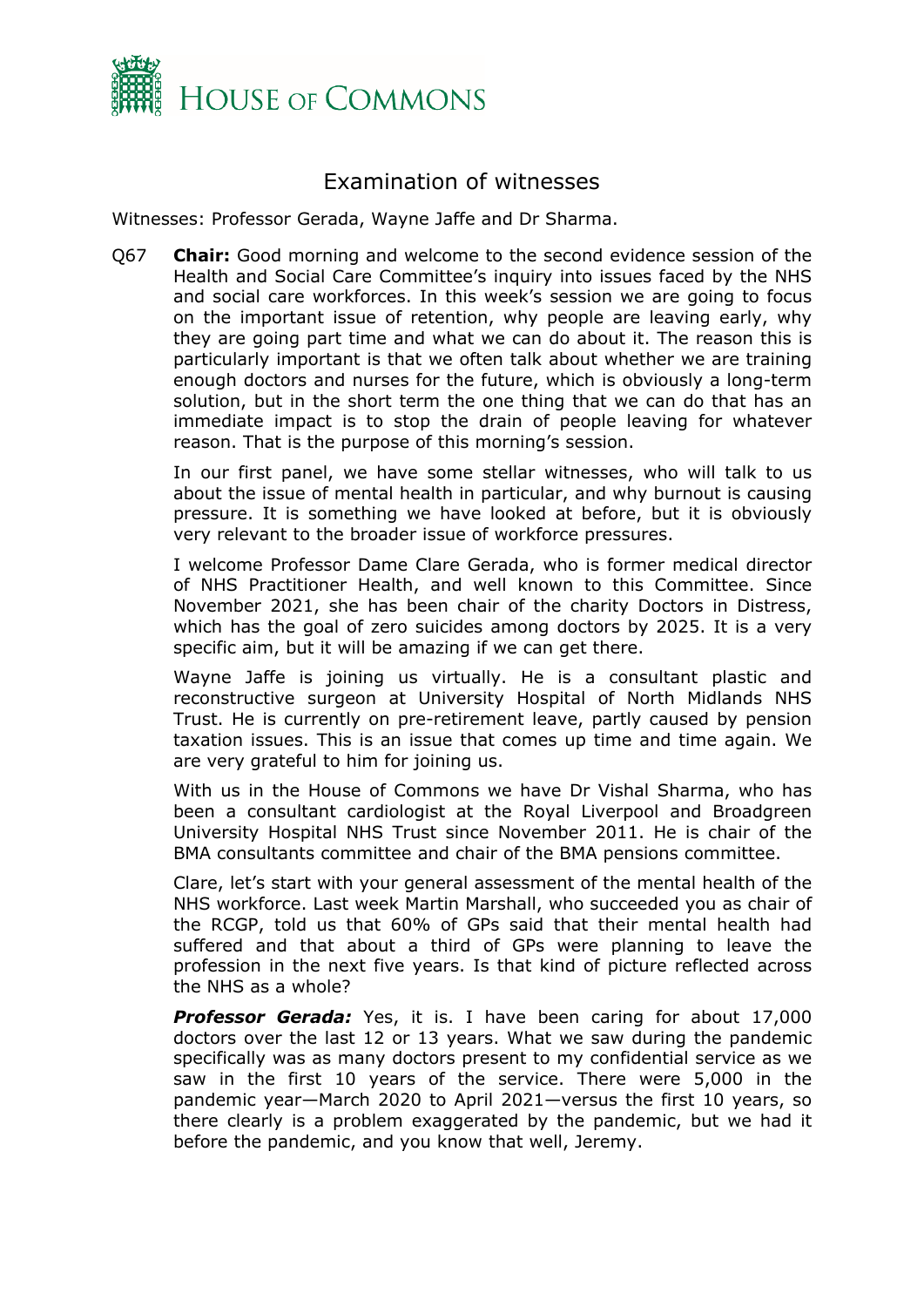

We had the Wounded Healer international conference last week and heard story after story of doctors who are leaving. In particular there was an FY2, a very junior paediatrician, who was found on the railway tracks—he openly talked about this—trying to kill himself because of the workload, the intensity, the bullying he experienced and the lack of compassion and caring he found in the workplace. We have stories like that, and I care for those bereaved following the suicide of health professionals. That is the closest you can get to the person who has killed themselves. Story after story, it is around the workplace.

I think we should abandon the word "burnout". Burnout is too gentle a term for the mental distress that is going on among our workforce. Burnout is an occupational illness. For many years, I have said that if you had an occupational illness such as pneumoconiosis, as we had in miners, you would not ask the miners just to go and have an x-ray every year and wear a flak jacket. You would actually reduce the toxic agent and start to make it safer for them. I know that you are trying to do that. We have to make it safer. We should stop photographing the problem and stop collecting data, and actually start addressing the solutions.

There are solutions. They need to be brave solutions if we are to do it. In particular, the distress that is caused right across the board is around the intensity of the workload. It is a spiralling problem because the more staff who leave, the more the intensity of the workload increases and the staff are less compassionate and have less time to care for each other and to have reflective spaces, so we spiral further down. I have sent you evidence of the pandemic year. I can send you endless evidence. You collected it last year in your Health Committee report on wellbeing.

Q68 **Chair:** Let me ask you about a couple of things you said there. First, on the pandemic, one very specific issue that I am hearing about is doctors with long Covid being fired by their trust. Have you come across that? Do you have concerns about the support that doctors and nurses—we should not just talk about doctors; it is anyone working in the NHS and care system—are getting to deal with long Covid?

*Professor Gerada:* My charity, Doctors in Distress, has run groups for doctors and nurses with long Covid. Throughout the pandemic we have run support groups and reflective spaces. We have heard tale after tale of doctors, nurses and other health professionals being sacked because they have long Covid.

Long Covid is just one issue that is going on. It is one very specific issue due to the pandemic. The symptoms we have underneath all of this are symptoms of an organisation that is unable to care for its workforce in the way that it should be caring. We have seen it in all the professional groups. GPs are worse. GPs represent about 60% to 70% of that 5,000 and the other specialties represent about 30% to 40%. Long Covid is an issue, but I do not think we should get fixed on long Covid because then we go down a rabbit hole and start providing support for long Covid. You cannot get burnt if you are not on a burning platform. Working in the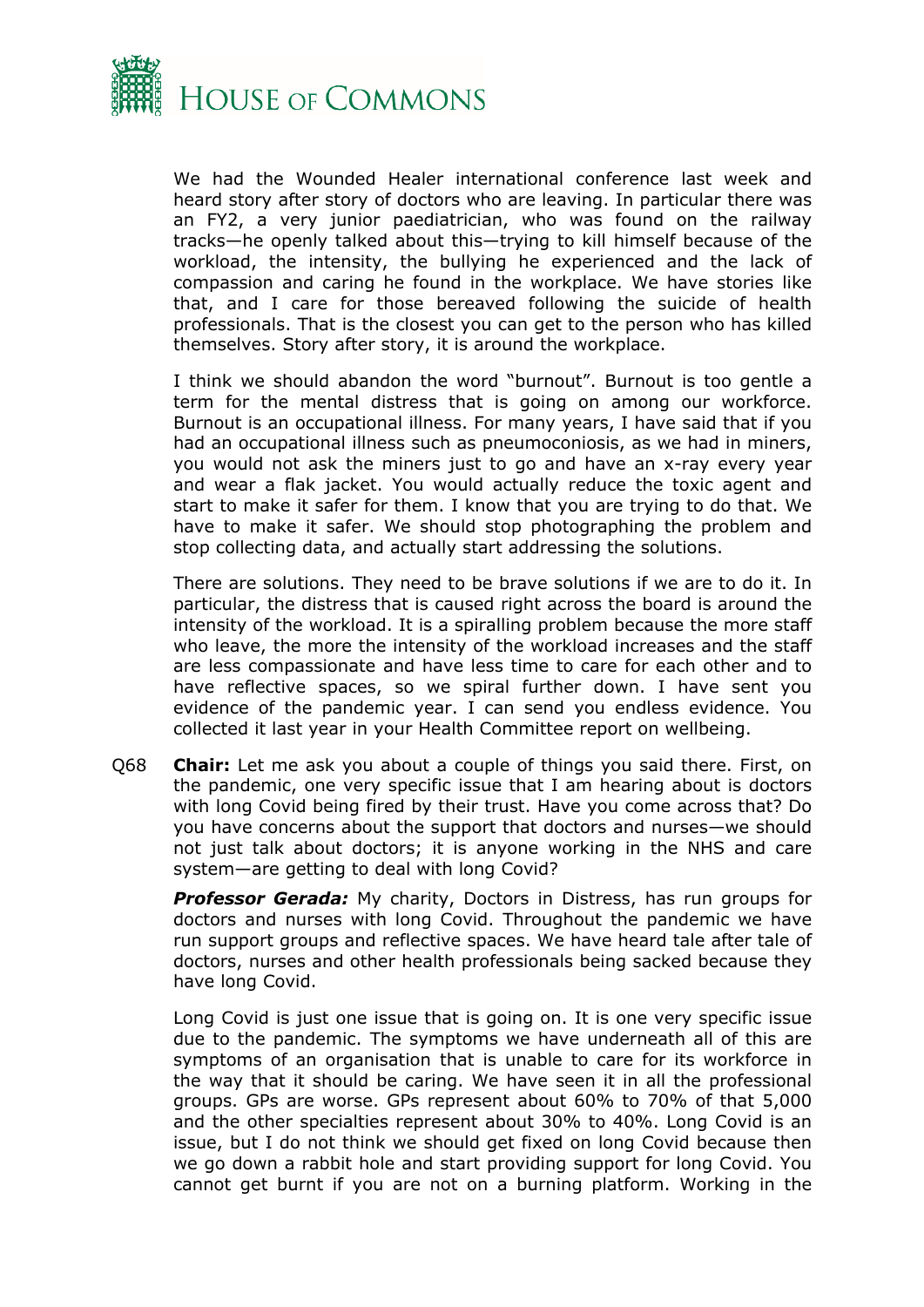

NHS is almost entirely working on a burning platform. We have to put the fire out and not just patch up the people who are burnt.

Q69 **Chair:** My second question on what you said is this, and perhaps you could unpack it for us. I think people who are not doctors, who do not work on the NHS frontline and do not have a medical background, are very perplexed when they hear talk about bullying in the NHS. We associate people in the NHS with being some of the most caring people you could imagine. When the NHS staff survey says that 28% of staff report bullying and harassment, it feels very perplexing and even counterintuitive. Could you unpack what is happening on that bullying and harassment issue?

**Professor Gerada:** It is exactly as you say. Bullying is anything from shouting at staff, not allowing staff time off when they are meant to be having time off and not allowing them rota changes. As we know from our own families, for example, you do not have an argument unless you are particularly stressed. I think bullying is a symptom of what is going on. Most of the time, as you have said, members of staff—although the NHS has a few psychopaths floating around—or people who work in the NHS do it because they want to care.

The problem is that when you have to give more to others, which you do as a doctor, you do not have much left to either care for yourself or for your colleagues. It is a symptom of the underlying problem.

Q70 **Chair:** Thank you. Dr Sharma, does what you heard from Clare ring true to you?

*Dr Sharma:* Absolutely. I agree 100% with what Clare is saying. You mentioned what Martin Marshall said last week. The BMA figures back that up. The BMA survey from last November shows that 60% of doctors were saying they have stress and workplace anxiety. One in five are planning to leave the NHS altogether, and two out of five are planning to retire early. It is almost exactly the same figures, and that absolutely is the case.

It is not one thing. The whole system is under incredible pressure. Not one bit of the work you do is easy or straightforward. The acute side is under incredible pressure. It is now a common occurrence to go to work and be told that a critical incident or a full capacity protocol has been declared. The A&Es are full; the corridors are full; you are being asked all the time to go and help out in ED, which of course you need to do, but also to discharge patients even if they are not quite ready for discharge. All this pressure is just building up.

You know, throughout all of it, that you are not providing the quality of care that you want to provide. You are not actually providing patients with the quality of care that they deserve, because everything is under pressure. Then you go away from the acute setting to your out-patient work, and that is no better. The waiting lists are so long. For every bit—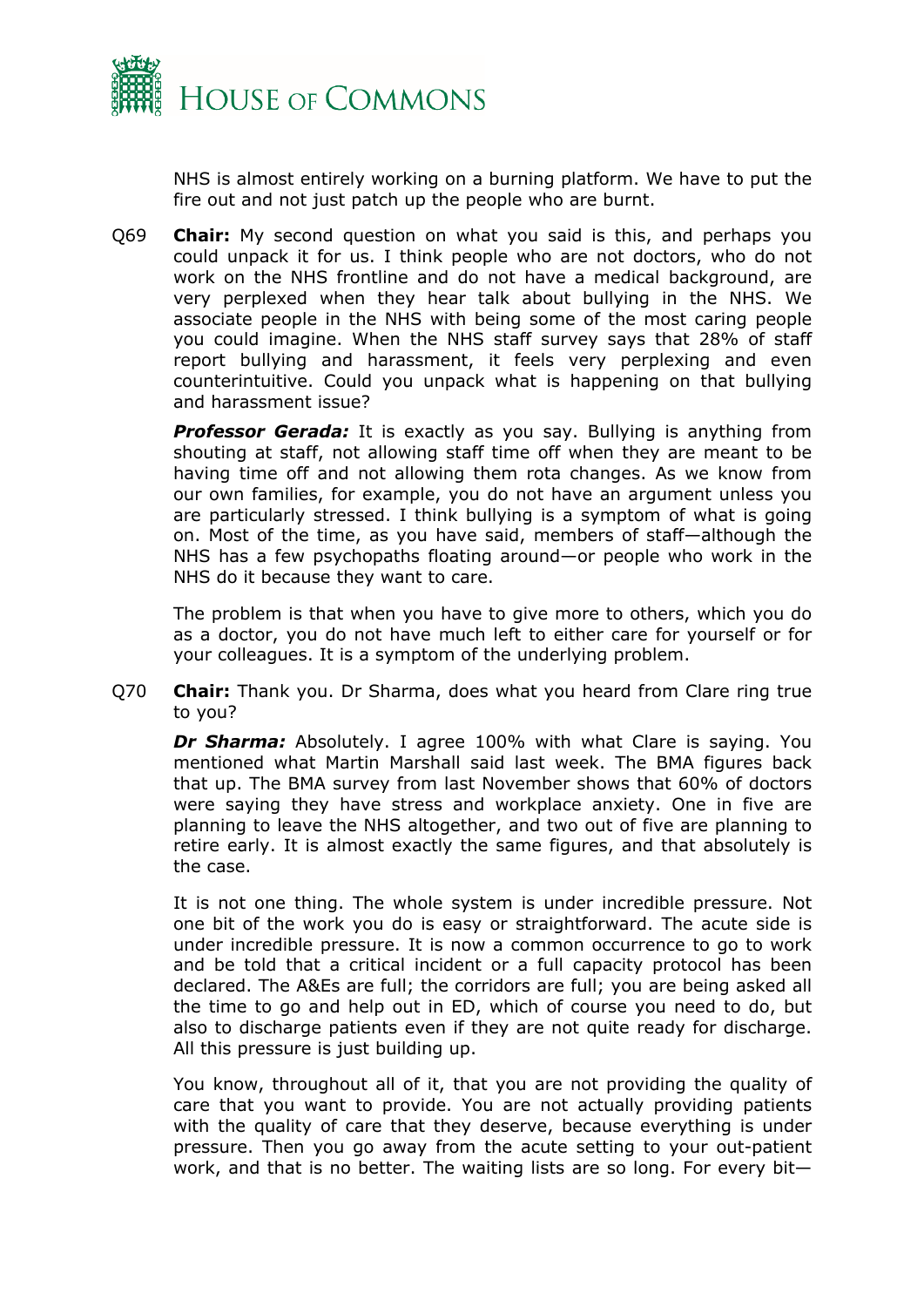

out-patient clinics, procedures and surgeries—it is all incredibly stressed, and you are contacted on a daily basis by patients and GPs saying, "I'm not well. I need to be seen," and you have nowhere to bring them. It is incredibly stressful, and it all builds up and up, as Clare says.

You mentioned the bullying. I am sure there is, of course, true bullying, but most of it is just transference. You have all this pressure on you. You are under so much stress yourself and, sometimes, as Clare mentioned, you transfer that on to other people. Of course, that is not acceptable, but it is a symptom of all the pressure that you are under. Adding to all of it is the moral injury of not being able to provide the care that you want to provide to your patients. It is really intense. You are terrified all the time of making a mistake because the system is not supporting you.

Q71 **Chair:** Can you explain what you mean by moral injury?

**Dr Sharma:** Moral injury is the quilt when you see people suffering and you cannot do what you need to do to provide the care they need. You may have patients at home who are suffering, and you cannot bring them in for treatments. You have patients on the wards, in corridors on trolleys, not getting the care they need. You are sending people home when they are not quite ready. You are being asked to do all of these things that you know are not right, but you have no choice because you have to try to look at the whole picture and provide the best possible care for the whole population. You know that actual individuals are suffering as a result.

Q72 **Chair:** The BMA supported our Select Committee recommendation for a total overhaul of long-term workforce planning. In the short term because it obviously takes a long time to get more doctors and nurses trained up—what are the things that would make the biggest difference to stop people deciding to leave, and thereby inadvertently of course increasing the pressure for their colleagues when they leave?

*Dr Sharma:* Absolutely. It is incredibly difficult. A lot of it will take time, but the one thing that could be done now, which you alluded to at the start, is fixing pensions. You need to keep that workforce in, so to have rules whereby people are forced to either retire early or reduce the amount that they do is completely counterintuitive. We have such a shortage of doctors already in this country. We have 25% fewer doctors than the European average, and nearly half as many fewer than Germany. Germany has three times more hospital beds than we have. All of these things are a problem.

Q73 **Chair:** Could you explain to us how the pension issue has happened?

*Dr Sharma:* The first thing to be clear about is that doctors do not want any special tax treatment. We are not after anything more generous than anybody else. The problem is the interaction between the pension rules and the tax rules, and the two combine. Essentially, the annual allowance and the lifetime allowance are designed to claw back tax relief that you get on pensions, but the way the NHS pension is set up means that you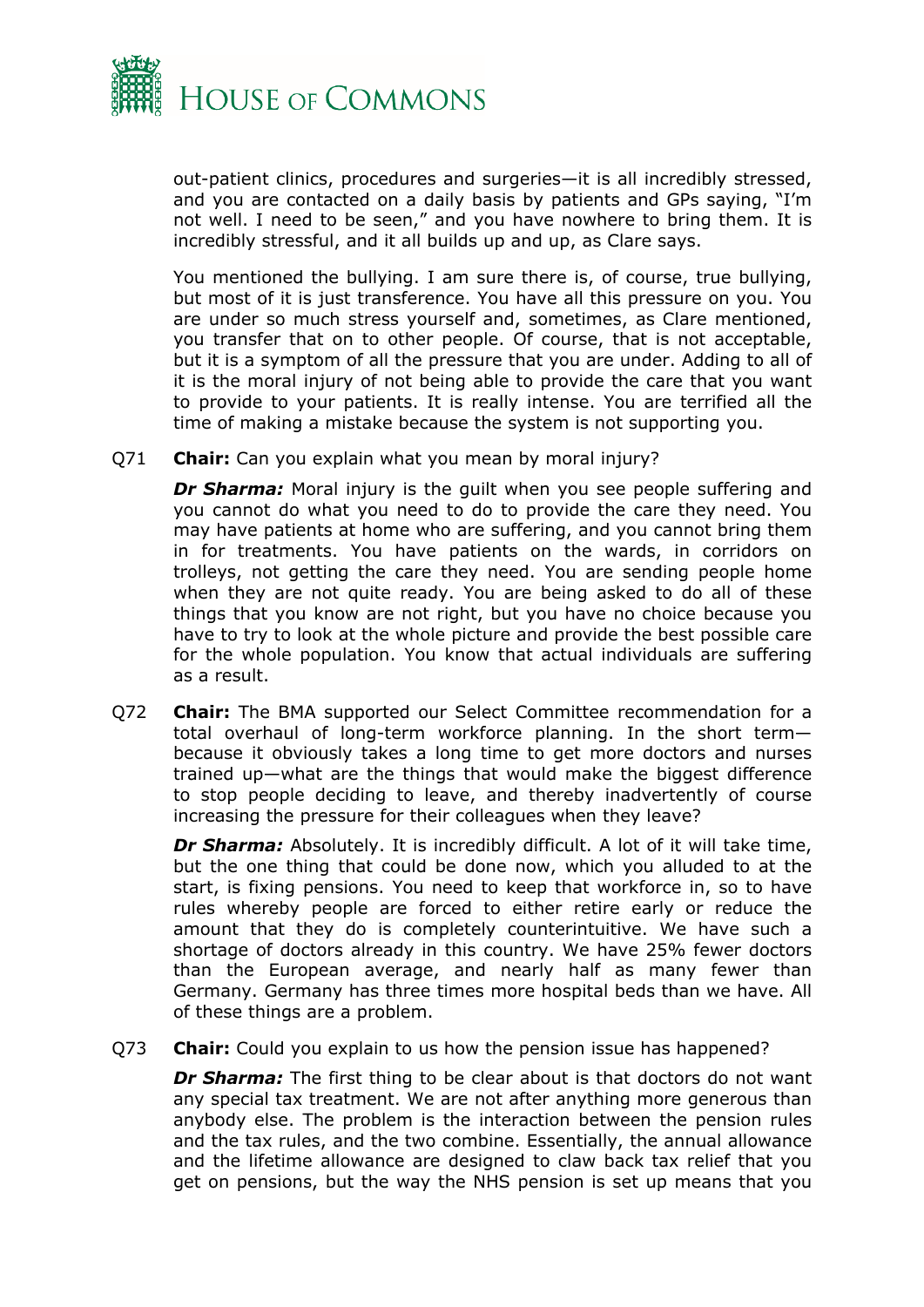

do not actually get tax relief in the first place because it is built into the scheme. Higher earners pay more per pound of pension in the scheme, so it already adjusts for tax relief. That is one of the problems.

The other issue is that, because it is a claw-back tax, when you are affected by it you have very high marginal rates of tax. They have designed these taxes to reduce the amount of money you pay towards your pension, but in the NHS and other public sector schemes the only way you can reduce the amount you pay into your pension is by working or earning less. That is the problem. If you were in the private sector, you would say, "Okay, these are my limits. I will just pay this much into my pension." But in the public sector, particularly the NHS, the only way you can change that is by working less and earning less.

Q74 **Chair:** If you do not do that and carry on working, what does your marginal tax rate increase to?

*Dr Sharma:* In some cases it can be up to 100%. If you are affected by the annual allowance and the lifetime allowance on the same pension growth, when you throw in your contribution rates and your income tax it can be close to 100%. If you go over certain thresholds, it can be many times that; you can actually end up worse off by going above the thresholds. Generally, the combination of the taxes plus your contributions means that you earn less, or all your money will disappear if you carry on paying into the scheme.

Q75 **Chair:** If you have not already done this, could you write to the Committee and explain that particular issue? It is obviously a big issue. Let me bring in Mr Jaffe to explain his situation. Thank you very much for joining us. You are on pre-retirement leave, and I think the pensions issue is one of the reasons.

*Wayne Jaffe:* Good morning. Thank you for allowing me to appear before you today. I am a senior NHS consultant plastic and reconstructive surgeon based at the Royal Stoke University Hospital, where I lead the largest cancer MDT in the trust. I am chair of the expert advisory committee for skin cancer for the West Midlands Cancer Alliance.

Yes, I am going to retire from the NHS next week, almost against my will. I feel that it is like a constructive dismissal. I have also seen many fellow senior colleagues just leave. I am the last man standing. This is completely unprecedented, in my experience, and is at such a bad time for the NHS. I see more and more patients with skin cancer presenting late with advanced disease, and am having more and more difficulty treating those patients because of issues in the NHS itself with lack of staff and lack of beds.

We seem to be haemorrhaging senior staff. I feel it is like a cull of senior doctors. The only reason I am going is what I feel are unfair and punitive additional taxes which I have to pay each year because of my seniority. I cannot avoid them and go to work at the same time so, like many other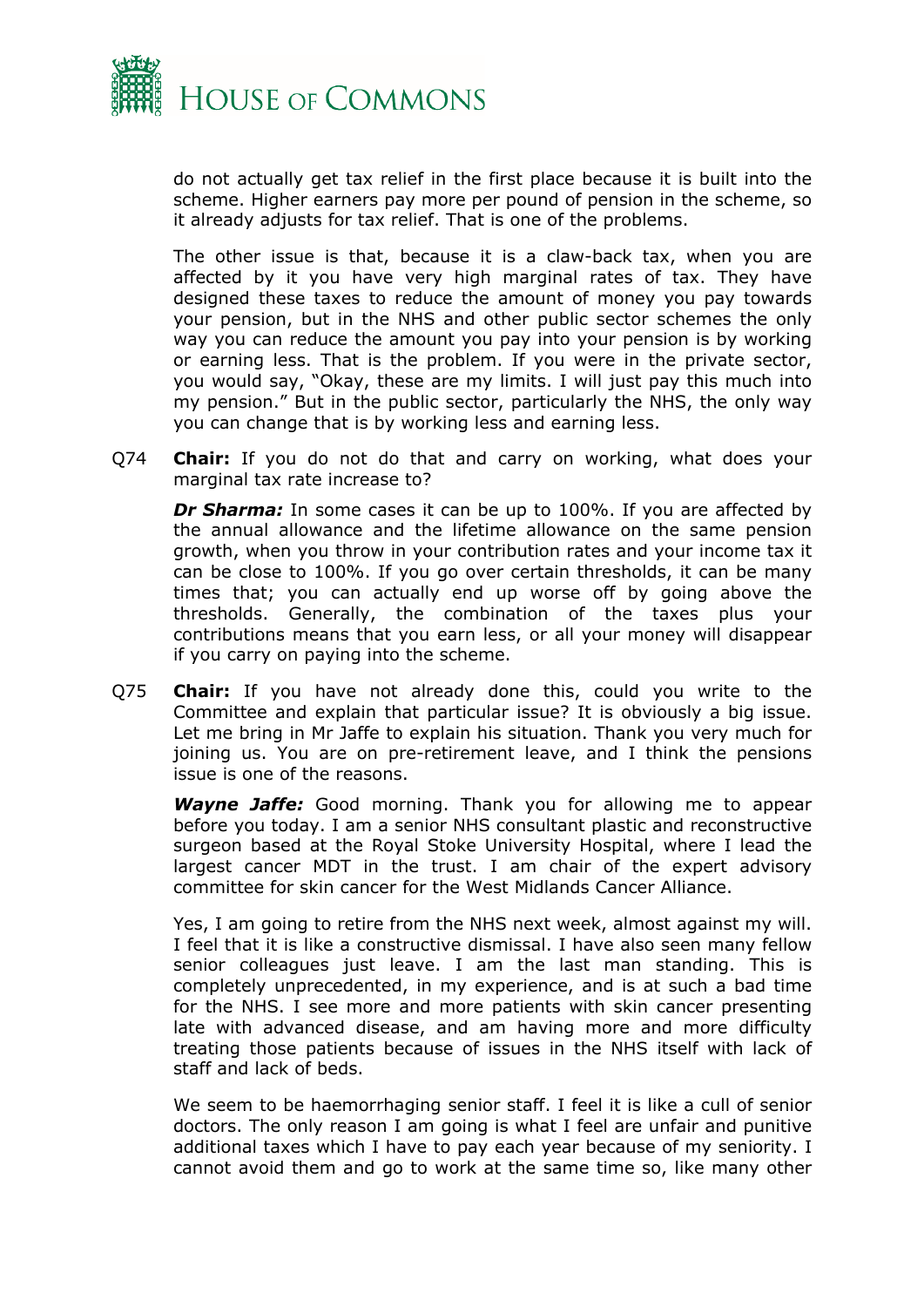

consultants, I had to take expert financial advice. It is always the same: "You need to leave; it is a no-brainer."

Why has such a straightforward and previously highly regarded pension scheme become so toxic and complex? This was meant to be my deferred pay from my days of ADHs and UMTs back in the day. Now, every year in October, I fear the brown envelope arriving on my mat from my tax office.

Q76 **Chair:** I do not want to ask you to divulge anything personal, but can you give us a sense as to what your marginal tax rate would be if you were to carry on working, or what your advice is, so that we, on the Committee, can understand the impact on an individual consultant?

*Wayne Jaffe:* I really do not understand any of the moneys at all. All I know is that I am paying tens of thousands of pounds additional tax each January due to pension growth, which I cannot do anything about, as you have heard. I now cannot afford the additional tax that I have to pay, so it has to come out of my pension. I may not even live long enough to see the benefits. I am paying a whole load of tax—literally tens and tens of thousands of pounds—and I may not live to see the benefit. The financial advice that I have taken, and, as you know, financial advice is not cheap, has always been, "You need to be very careful when you leave," and now that time has come, which is next Thursday.

Q77 **Chair:** Can I ask you to move away from pensions for a moment? Then I am going to bring in my colleagues, to reflect on what we heard from Clare Gerada about mental health issues, stress and doctor suicide. We understand the long-term solution. I think most people would agree that we need more doctors, and indeed more in every specialty and every bit of the NHS, not just doctors. What are the short-term things that could make a difference for your colleagues at the Royal Stoke?

*Wayne Jaffe:* You have heard the solution already. We need to tackle pensions. Basically, I am seeing an exodus of my senior colleagues and I think we need a policy change led by the Secretary of State. We see civil servants advising, but it is the Secretary of State who actually decides. We feel that we are being targeted—both myself and other senior doctors—at a really vulnerable time for our patients and the NHS with these perverse disincentives that you have heard about. They cause financial penalties simply by going to work.

We have heard from the Department of Health that there are going to be proposed pension seminars. Fine words are not a real solution. Yes, there is a solution that will stop the exodus of disillusioned and disappointed doctors at a difficult time for our staff and our patients. It is the judges' solution. What is sauce for the judiciary is good for the NHS.

**Chair:** Thank you.

Q78 **Dr Evans:** I will start by asking the two panellists here a yes or no question. Do you know any colleagues who are actively looking to take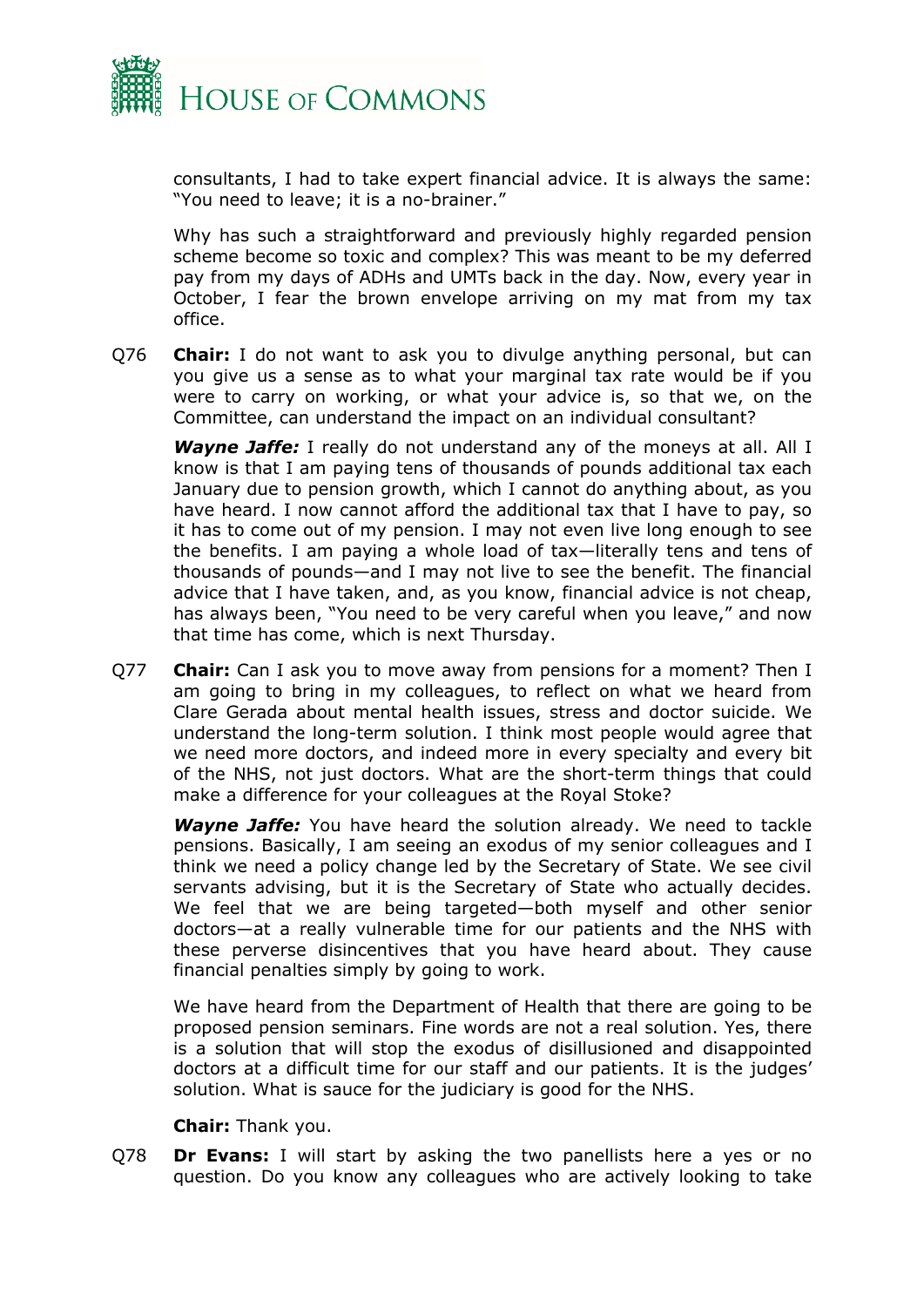

extra work on?

*Dr Sharma:* No.

*Professor Gerada:* No.

Q79 **Dr Evans:** Wayne, yes or no to that question? Do you know any colleagues who are actively looking to take extra work on?

*Wayne Jaffe:* I know colleagues who are refusing to take extra work on.

Q80 **Dr Evans:** Thank you. Professor Gerada, you pointed out the intensity of the workload and what is going on there. Do you think the way to solve it is for every doctor and nurse to work to contract?

*Professor Gerada:* No, I don't. I think that is too simplistic a solution. Doctors and nurses can work to contract—of course they can—but, as you have heard from the evidence, people work harder because they care about patients, and the system allows them to work harder because they care about patients.

In response to Jeremy, other than pensions I do not think there is a quick solution. This now needs a much longer, thought-through solution. We can talk about those, but I do not think it is just working to contract. You would get more disillusioned staff because they would be even more miserable as they would be leaving patients on trolleys.

Q81 **Dr Evans:** I was being slightly facetious in my question because I always thought, when I was practising, that a lot of the NHS runs on good will. For the policymakers, if the NHS suddenly stopped and said, "No, enough is enough and we will work to contract," it would leave gaping holes for the politicians to try to fill. The downside is that the patients and the care that they would get are the consequence of that. Dr Sharma, would you like to come in on that?

**Dr Sharma:** Yes, I would. I think that is part of the problem, and that is what is leading people to breaking-point, effectively. People would not choose to do extra work, but they feel that they have no choice. They feel that, if they do not carry on doing it, the patients will suffer. That is why they keep on doing it, keep on going that extra mile and doing the extra bit of work. Then they break. That is what happens.

Q82 **Dr Evans:** I appreciate you picking that point up because that is the bit I am most concerned about. You are absolutely right. You have already talked about the moral injury. I want to pick you up about something else you said, which is that they are terrified of making a mistake. Can you explain what that means in reality when you are practising?

**Dr Sharma:** Unfortunately, when you are working under such pressure and when you do not have the facilities you would like and you cannot organise the tests as quickly as you would like to do, or you have to send people out sooner than you would normally do, you are terrified of missing something and the consequence of that, both for the patient and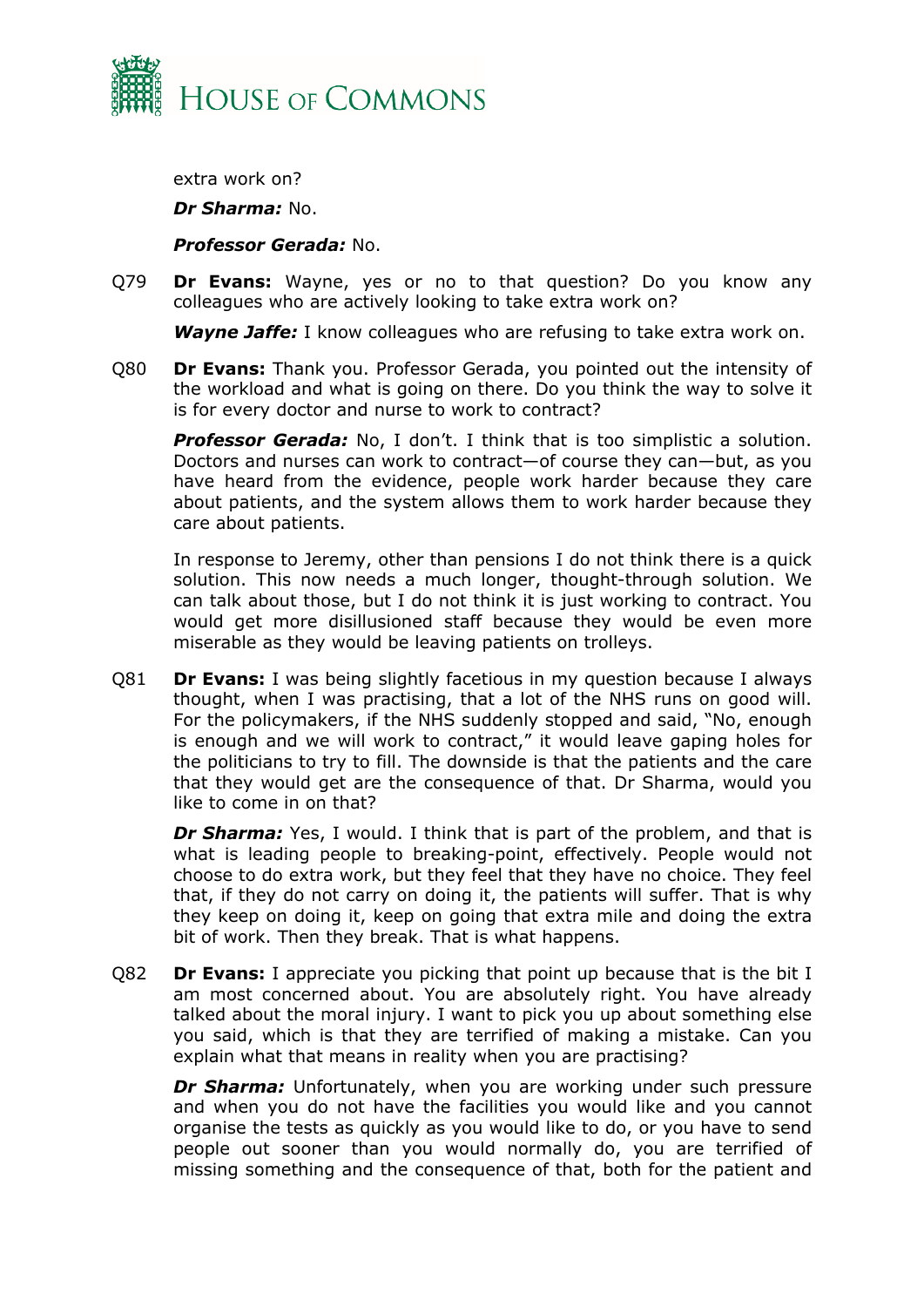

how you feel because of that, and about what happens with the regulator and the GMC. People are terrified of GMC investigations. They are very difficult things to go through, and increasingly it does not stop there.

There was a case recently in London where the coroner came up with a conclusion of unlawful killing of a patient. If you look through what happened, a lot of that was system failure and system pressures. All of these things are in the back of your mind the whole way through: "What if I make a mistake? What if I miss this? What is going to happen to my patient? What is going to happen to me?"

*Professor Gerada:* I have had more complaints in the last two years than in 40 years. Even at my seniority, complaints cause such grief and such mental distress. For the doctors who have killed themselves, if you dig around, complaints are there 40% or 50% of the time. We are encouraging people to complain as well. There is a sense that the NHS traditionally encourages complaints rather than encouraging people to find solutions. Yes, I have had more complaints in the last two years than in the last 40 years put together.

Q83 **Dr Evans:** If I can summarise and put this all together, we have an ageing population with more demands post Covid; a workforce that is being stretched further with higher intensity and no way of dropping that intensity; the fear of making a mistake, which is getting worse with the moral injury of not being able to do what you can; plus, now, the financial burden of the fact that pensions are an issue as well. That hits all the spectrum. What gets you out of bed to go to work?

**Dr Sharma:** A sense of duty, really. I am of an age where I cannot retire. If people of my age group could retire, they probably would in higher numbers. That is the thing we need to be very mindful of. At least a third of the total NHS workforce are over 50. In some specialties like anaesthetics, 39% are over 50. We have an ageing workforce. One of the things that really worries me is that we need clear action around some of the issues we have talked about, like pensions.

It is one of the things we speak to the Secretary of State or the Treasury about. They say that numbers are going up and people are not leaving in their droves. The problem is that, if you wait until they leave in their droves, they are gone and you cannot replace them. That is a real worry for us. Without some very firm and decisive action, we are going to have a workforce crisis like we have never seen, and it will be too late at that point to change the rules.

Q84 **Dr Evans:** We often look at the airline industry which had these issues to start with. They had very rigid rules and regulations about what pilots can and cannot do. If they do not feel they are able to fly, they do not go out and do so. Should we be doing something in the same vein? You are a physician in hospital. Should we be doing something like that in secondary care?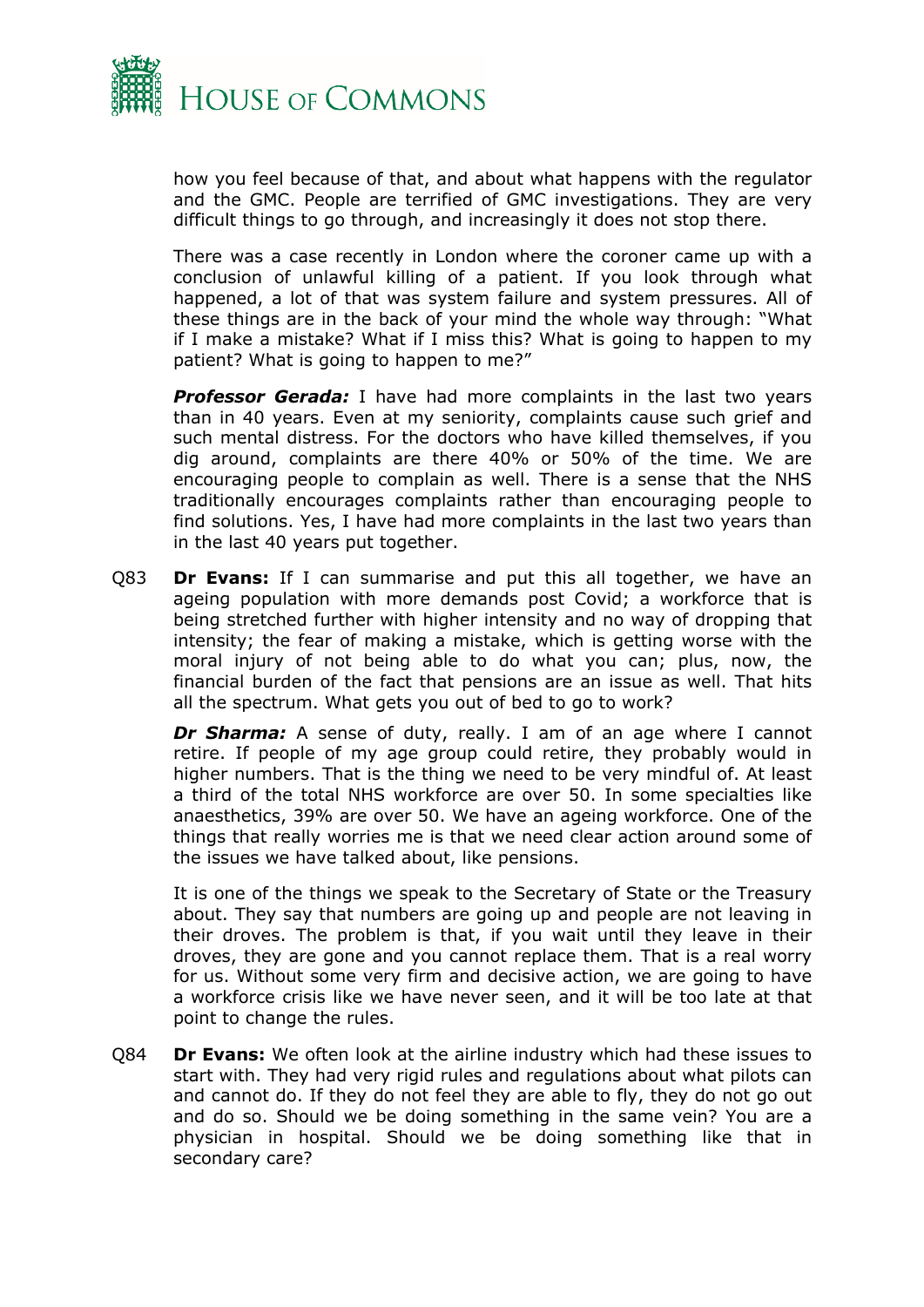

*Dr Sharma:* There is a lot of merit in that. In a sense, doctors have always been, as Clare said, very bad at looking after themselves. The last person to be looked after is always yourself. Having rules that have those protections is really helpful.

The problem is that at the moment, as you said, the NHS is relying on good will. It is relying on overtime. If that were just to stop, there would be a massive problem.

*Professor Gerada:* I talk about this very often. Everybody reaches their limit. There is a limit when we have to say, "No, we cannot go on." You asked about secondary care. I am a GP. It is very difficult to be engaged with 50 or 60 people a day, even 50 to 60 a week. It is important that we can say no, but then we have to say that there is even further moral injury. If we are closing our doors, there is more than guilt; there is anger.

Q85 **Taiwo Owatemi:** Professor Gerada, you spoke about barriers such as a lack of compassion and staff not being able to take time off when they desperately need it—for example, to attend an appointment. What practical steps do you think can be taken to address those issues?

**Professor Gerada:** That is a very good question, but to unpack it is very difficult. I think it needs to start right from the top. Every single NHS trust and every single NHS organisation has to take the health and wellbeing of the staff as importantly as it takes finance. Right at board level you need a non-executive director whose sole responsibility is looking at the proxy issues around wellbeing, which include complaints, sanctions, grievance responses and sick leave.

The organisation that leads the NHS also needs to take the issue very seriously. I have given evidence before, as I have said. I think we need an independent arm's length body that holds the NHS staff in their mind. In other words, it is as important as the CQC and the regulator.

It is very difficult to say one solution. As I said before, this is not about Zumba classes, mindfulness or something with dolphins. It is much more endemic. You have to treat it now like a public health problem, with primary, secondary and tertiary prevention. It is getting people who are sick and treating them. This is something that requires full-scale, systematic change in how we address the wellbeing of the people who are doing all the caring.

Q86 **Taiwo Owatemi:** You spoke about an independent arm's length body. How would you envision that being set up?

*Professor Gerada:* I envisage it having the same authority, the same power and the same resource as, for example, the Care Quality Commission and the national speaking out guardians that hold the NHS to account on its wellbeing. It would set the metrics and the standards, and look at research and development to support health organisations to embed good practice in their organisation. That is one solution. In a way,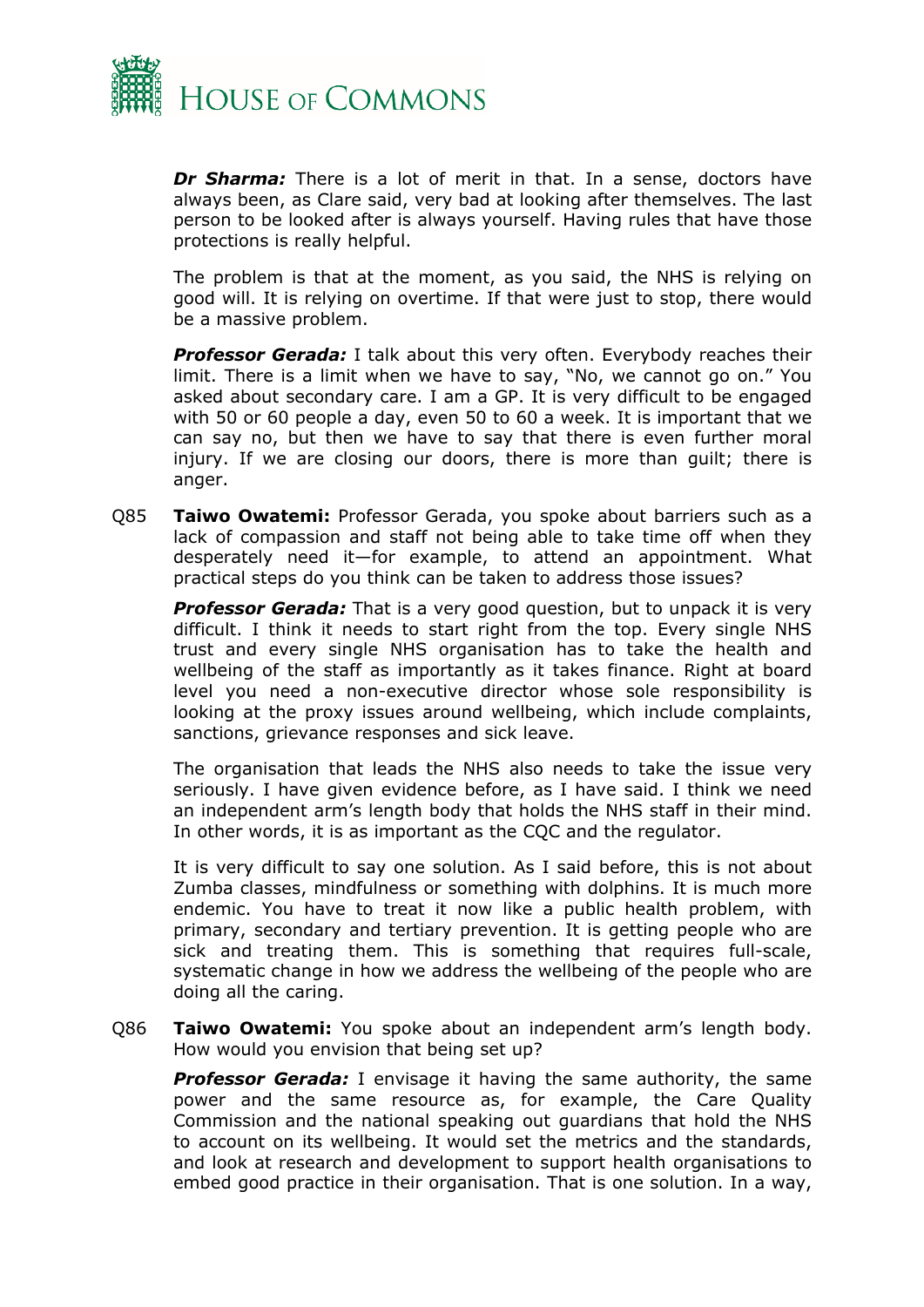

if we had had that, I think we would be in a better place than we are now. It would have seen some of the early warning signs.

The second thing we need is the equivalent of a staff college. It could be virtual or real, but with a programme of lifelong support for NHS staff, with mentoring, careers advice and leadership training that is inbuilt throughout one's career, and not just for doctors but for everybody, and at pinch points in one's career. These are big ticket issues, but unless we do big ticket issues, as I said, we have a burning platform for the NHS. If we do not address it, I am afraid that five years from now we will be in an even worse position.

Q87 **Taiwo Owatemi:** Dr Sharma, are you able to explain to us the retire and return policies that currently exist in trusts, and the discrepancies across all trusts?

**Dr Sharma:** Yes. As was said before, the key is to stop people retiring in the first place. We need to start thinking about that before people actually retire. Pensions are a massive issue and there is a solution available for that, as Wayne mentioned. For people coming up to the retirement period, the other thing that makes them retire early is the intensity and the fact that there is no ability to change how you work as you get older.

People in their late 50s, for example, are often still on on-call rotas. They are doing incredibly complex work late at night. It becomes much more difficult for some people when they get older. The NHS is not good at recognising that and saying, "You have so much that you can offer, why don't we change your role a little bit so that you can be involved in more teaching, training or things like that?", and allow people to work a bit longer without the intensity. There are things that the NHS could do but is very bad at doing.

**Professor Gerada:** Very bad. Sorry to interrupt. I deal with all NHS staff. To have a neonatologist having to do an on-call role in their mid-50s is very difficult. I am in my early 60s and I have just done my last on-call. It was unbelievably difficult.

**Dr Sharma:** If you are able to change that, they might not retire quite as early, so retirement becomes less of an issue. Obviously, you need to remove the barrier of pensions that are forcing them to retire. Once people choose to retire, and I think that will still happen regardless, at the moment there is no consistency about what terms you come back on. Often, when people retire and return, they are offered inferior terms compared with what they left on. They are on worse terms than their colleagues of a similar age. They are often on lower pay scales. They are often on short-term contracts, 12 months at a time. It is not a way to treat people when they still want to come back and give more to the NHS and their patients. Work around that would be really helpful.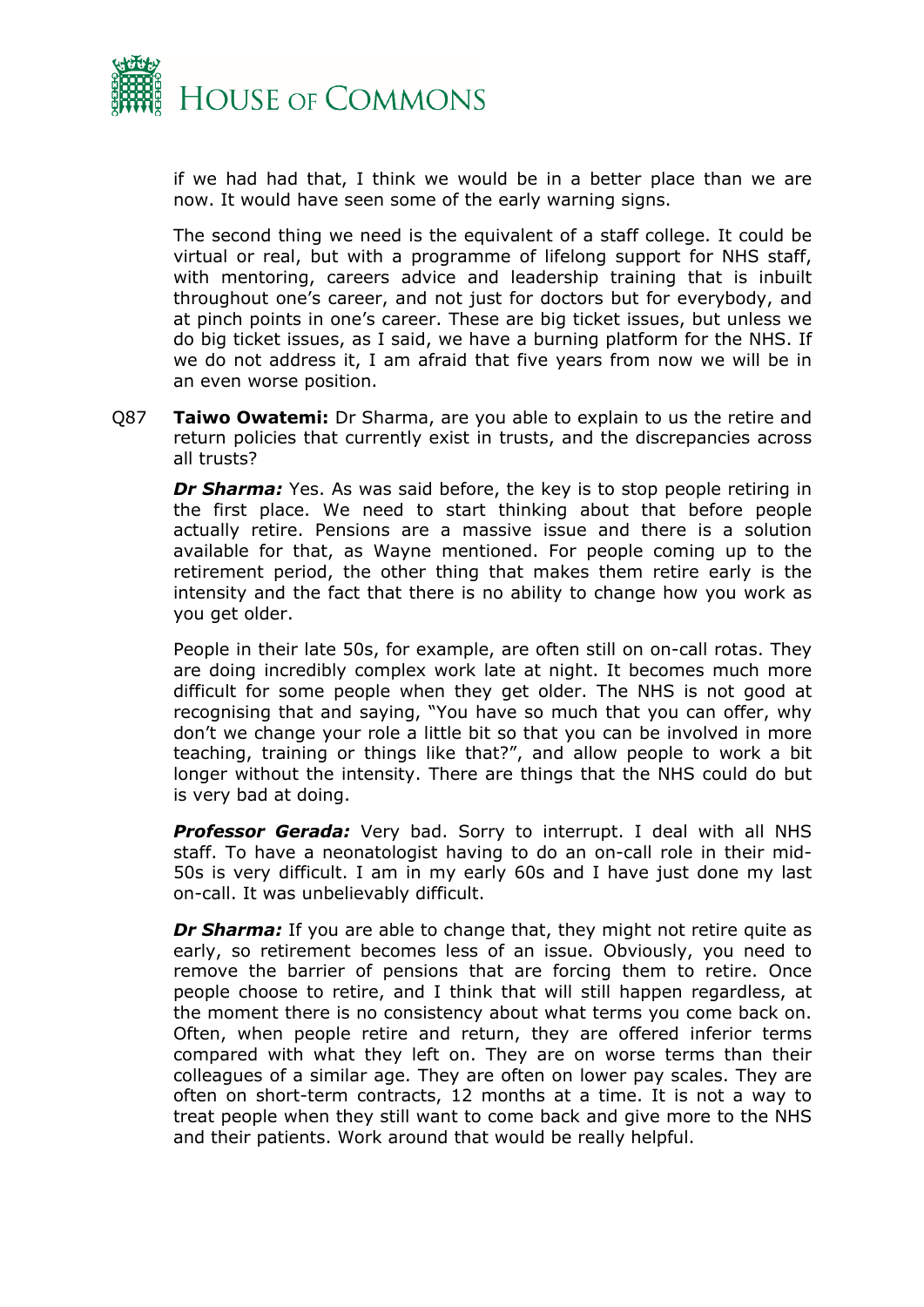

Part retirement—in some pension schemes you have the ability to flexibly access your pension but without actually retiring fully. Again, that would be very helpful. There are a lot of things we can do around that period of time. The BMA has written a briefing document around this which I can share with you. It highlights good practice on retire and return.

Q88 **Chair:** Thank you. I think Wayne wants to come in on that point.

*Wayne Jaffe:* As I said, I retire very shortly. I have expressed an interest in returning to work, but the rules state that I cannot be offered a contract until after two weeks, so I do not actually know whether I am going back to work or not. As Vishal says, when I do go back I will be on a lower rate of pay. I lose my CEA award and all the benefits that I got from the NHS pension scheme. I cannot rejoin it, so I do not get any death-in-service benefits or sickness benefits. It is not easy even to go back and do a similar role without feeling that you are being taken advantage of.

Q89 **Lucy Allan:** Dr Sharma and Mr Jaffe have both been very articulate on the issue of pensions and the tax penalty. At what age is this kicking in? Mr Jaffe, could I ask how old you are?

*Wayne Jaffe:* Yes. I am 59.

**Chair:** You don't look a day over 40. Don't mind what the others say.

*Wayne Jaffe:* Never ask a gentleman his age; I am not a gentleman. I turn 60 in two days' time.

Q90 **Lucy Allan:** Thank you. That would apply to everybody in your position aged 60. They would be suffering the same pension tax penalty, potentially, as you.

#### *Wayne Jaffe:* Yes.

Q91 **Lucy Allan:** It is something that has clearly been known about for a very long time. Dr Sharma, what hint do you get that Ministers or Government are actually listening or whether there is work in progress to tackle it?

*Dr Sharma:* Very little, unfortunately. Wayne mentioned the 60-yearolds, but it starts earlier than that. We have a lot of people retiring aged 55, which is the normal age. We suspect that around 10% of the senior medical workforce will retire in the next 18 months, with the biggest reason being pensions. That is backed up by both the BMA survey and a survey from the Royal College of Physicians. It starts earlier than that, but even before that, consultants in their 40s will get hit by the annual allowance. It starts very early. That is a real issue.

We have been pushing the Government on this for a long time. To be honest, we are not really making much progress, and we do not understand why. As I said at the outset, we are not asking for any special rules. We are just trying to correct an anomaly in the interaction between pension rules and the tax rules.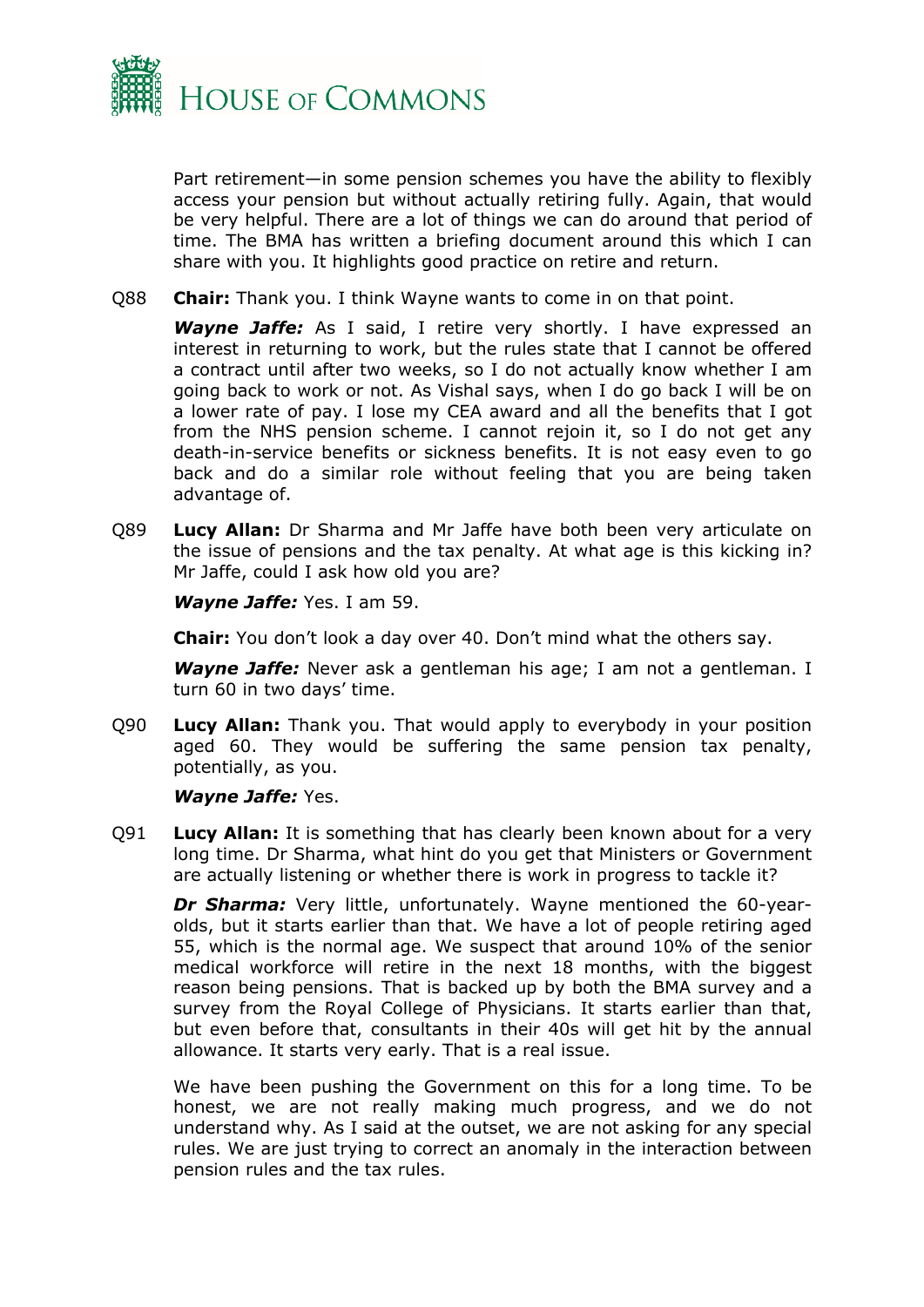

We mentioned the judges' scheme. Essentially, the Government have made an arrangement for the judges, where you do not get tax relief on your pension contributions, and because you are paying income tax on all your earnings there is no requirement to pay an annual allowance tax charge or lifetime allowance tax charge. You break the link between earnings and pension tax. It is fundamentally fair.

We have done some modelling at the BMA. Rather than costing the Treasury money, it would actually generate money. Once you factor in the lost capacity that you have to replace with agency spends, locum spends and pensions that you are now not paying, it is revenue generating for the Treasury. It is fair for the taxpayer and fair for doctors because you can just get on and do the work and not worry about it.

Q92 **Lucy Allan:** Professor Gerada, are there barriers to staff seeking mental health treatment and support? If so, how can they be removed?

*Professor Gerada:* There are many barriers. The barriers can be structural, such as taking time out to make appointments. They can be around the stigma of mental illness or fear of being referred to your regulator if you admit that you have mental illness.

The service that I ran for the last 15 years up until last Friday has reduced many of those barriers. We hope now that it is much easier for NHS staff to present for care, knowing that they can have a confidential consultation. It is by no means perfect, but at least it has improved slightly from what it was a decade and a half ago.

Q93 **Dr Evans:** Can I pick up on that point, and go wider? How much, historically, is it medical bravado and a sense of duty, driving on? You are not going to be the colleague that drops the ball. How much is that at play, and how damaging and positive is it? There are pros and cons to it.

**Professor Gerada:** Again, it is quite difficult to unpick that. The first line of the Hippocratic oath is that you make the patient your first concern. That is why we are picked; we have a sense of altruism and we are perfectionists. You pick somebody who wants to do well and who goes the extra mile. Then you put them in an environment that slightly exploits that. That is the problem. We have exploitation.

It has always been thus. When I qualified 40 years ago there was a compact that you worked very hard, but in return you got accommodation, hot meals at night and a firm to look after you. Now the compact has been broken. Except during Covid you never get a hot meal at night. You do not even get a place to hang your coat, let alone a place where you could sit down. That compact has been broken, and because of that the bit where you will work as hard as you can has now become slightly disingenuous: "I am working very hard but I am getting nothing in return."

I want to pick up one other thing that could make a difference, which is Doctors in Distress. We have been lobbying for all NHS staff to have an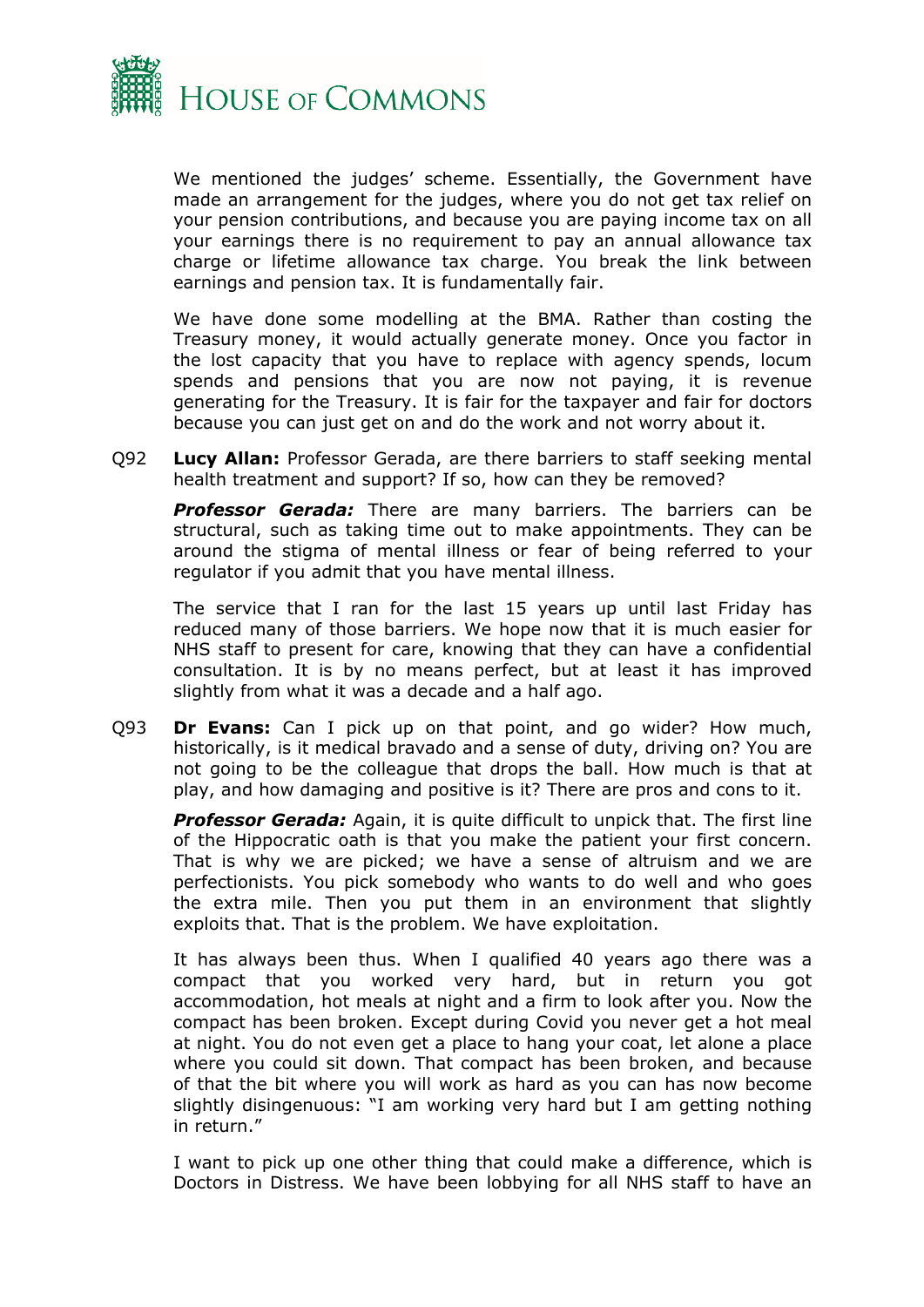

hour a month of paid reflective space. In your contract, you should have the space and the time to go for an hour a month with your team colleagues, or not if you do not want to be with your team, and that is inbuilt in the contract, rather as I have to do compulsory CPR training every year. You get that built in. I think that would have addressed many of the problems of the doctors who have killed themselves and whose relatives I have been caring for.

Q94 **Dr Evans:** Dr Sharma, hospital-based medicine in particular is doing night shifts and acute shifts. Can you talk to me about how bravado plays a role there?

*Dr Sharma:* It is an interesting question. I think there has been a real sea change. There was definitely a little bit of that bravado in medicine years ago. By definition, most doctors are very ambitious people. They are very driven people, and that filtered into the workforce. Certainly, in the last few years, I have noticed that that is less evident. Even the most ambitious people around—the ones who were always guilty of that bravado—are more subdued and a little bit more broken, even now.

I see it less. I think the general pressure has got to everybody. It is affecting people across the board. I think that is less of an issue now, and in some ways the bravado is probably not a healthy thing. We saw quite a bit with people coming in when they were sick and not fit to work. That has definitely changed during the pandemic. It is a sign that across the spectrum every type of personality is feeling this and really struggling.

*Professor Gerada:* I think that is absolutely right.

Q95 **Chair:** We have to draw this panel to a close. I have one last question for Clare, if I may. There is something particularly troubling about the evidence we have. Presumably, all doctors do some training in mental health as part of their training and have some understanding. Perhaps we would expect, as members of the public, that they would have a better understanding than we do of some of the complexities around mental health, but I see from the figures that doctors are more likely to kill themselves than the general population as a whole, and female doctors are even more likely to do so. Could you explain what is going on?

**Professor Gerada:** To get the figures right, female doctors are between two and five times at risk of suicide compared with their age-matched peers. Male doctors are either the same or 0.8, slightly less. Doctors should be far, far lower. We tend to have high IQs and good social networks. We tend not to be brought up in care or have all the other loading factors that give a high risk. Female doctors in particular are significantly higher.

If the question is why we don't recognise it in ourselves, it is very difficult to recognise mental illness in yourself. One of the things that goes with mental illness is insight. The last thing to go is your work. Doctors work right to the bitter end before they realise that something might be wrong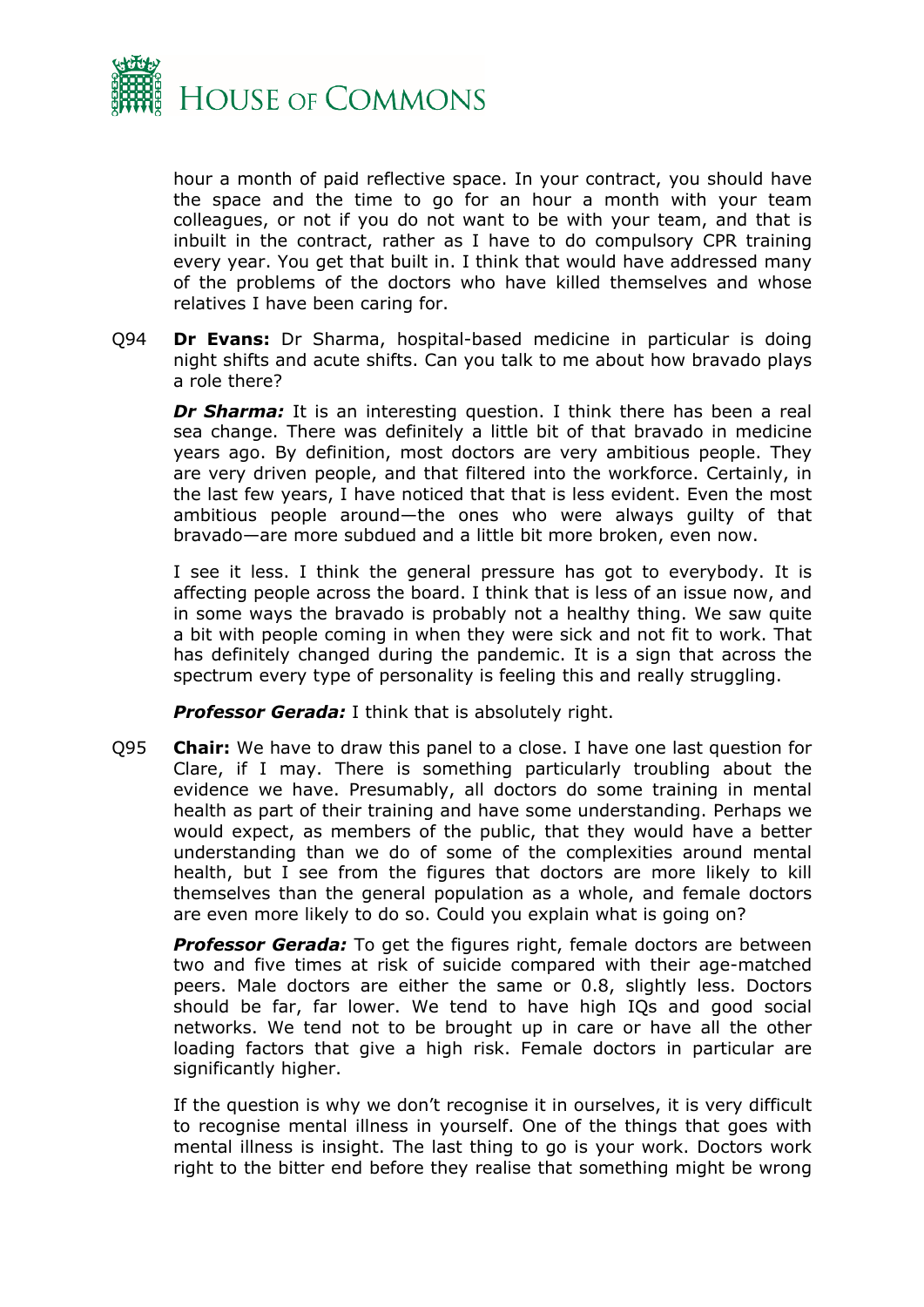

in themselves. It is not about themselves recognising the mental illness; in a sense, it is their peers recognising that they are struggling or suffering.

The other important factor is that 50% of people who kill themselves have no previous mental illness, so it is not a mental illness killing them but other factors. We should look at suicide among doctors and nurses nurses also have very high rates of suicide—as a public health problem. It is an indicator of the distress that the workforce is currently under.

**Chair:** Thank you. It has been extremely helpful and very sobering, but it was very important that we heard it. Thank you very much for joining us, Clare, Wayne and Vishal. We appreciate your time this morning.

## <span id="page-14-0"></span>Examination of witnesses

Witnesses: Professor Atkinson, Jacqui McBurnie and Professor Woodhams.

Q96 **Chair:** We now move to our second panel where we will have a particular focus on the issues facing female members of the NHS and the care workforce. Joining us virtually is Professor Carol Atkinson, who is professor of human resource management at Manchester Metropolitan University. She has done extensive research on the adult social care workforce. A very warm welcome to you, Carol.

We also have virtually Jacqui McBurnie. Thank you for joining us. I can see that you are on mute, so you might want to unmute yourself before you say something. She is chair of the NHS England/NHS Improvement menopause group and a member of the cross-government menopause steering group. Thank you very much for joining us.

Here in person is Professor Carol Woodhams. She is professor of human resource management and head of the department of people and organisations at the University of Surrey. She was the lead researcher on "Mend the Gap: The Independent Review into Gender Pay Gaps in Medicine in England." Thank you all very much for joining us.

Jacqui, what do you think the impact of menopause is on the retention of senior healthcare staff?

**Jacqui McBurnie:** Thank you, Chair and panel, for inviting me today. As introduced, my name is Jacqui McBurnie and I chair the NHS England Menopause Network, which has several hundred network members. I am very pleased to be able to represent the membership today. The membership is not exclusive to NHS England; it includes NHS employees across England. I invited colleagues to share with me some of their experiences of menopause, particularly around the difficulties in sustaining their posts in 2019. It was critical to pick those points up and then reflect on where we are in preparation for today's meeting.

Around 2019, I received just short of 500 responses. The essential points were about exhaustion, not being seen, not being recognised and not being able to maximise your wellbeing, even if you wanted to retain your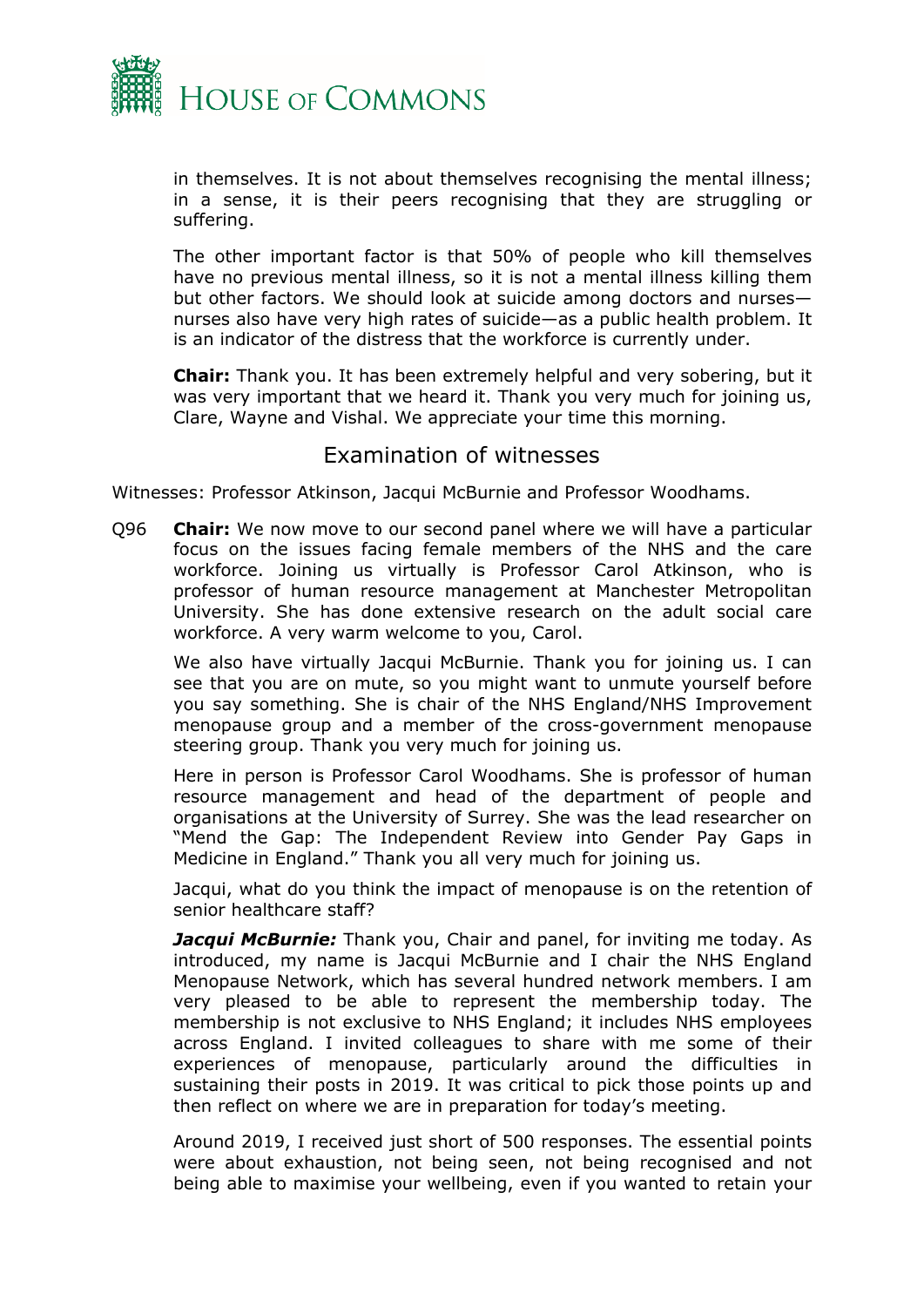

position at work, let alone extend that position to a coaching or a mentoring role, or in fact explore more senior leadership roles. Interestingly, having had that question repeated, the same issues around autonomy and being able to maximise your wellbeing were persistent in the responses that came back. Obviously, NHS England—my employer has taken significant steps in relation to the points fed back, but there is a varied position across the NHS. We see that in the responses.

Q97 **Chair:** Thank you. There is an issue around exhaustion. Apart from the obvious, which is more doctors and nurses—everyone on the Committee feels that we need to overhaul our long-term workforce planning—what can we do in the short term that would make a difference?

*Jacqui McBurnie:* That goes to the heart of some of the specific comments we received. We looked at whether there was a gap between generalist support in primary care or occupational health services that we all have access to, and we received feedback to the effect that there was a varied level of confidence from primary care. The occupational health offer was largely around the focus back into work. The specialist aspect was the bit that was missing. In relation to menopause, it allowed them to reach into the space and maximise the opportunities, the tools and the resources that could change that individual so as to overcome some of the symptoms, exhaustion being one of them.

We have shift work. We know that and we accept that. I am still a registered nurse. Having discussed that with colleagues, that is part of the role and, indeed, part of the flexibility too. It is not just a negative, but there are specific gaps that we have now been able to look into that would increase the tools for an individual in their own symptom management to be able to be well.

**Chair:** Thank you so much. We want to come back to you, but my colleague Taiwo wants to ask some questions. She has to disappear shortly.

Q98 **Taiwo Owatemi:** I want to ask about the social care workforce and the retention of social care workers. What can be done to address that? Over the weekend, I was speaking to one of my constituents, who said that as somebody who had worked in the social care sector for 30 years, she is still not entitled to sick pay due to the kind of contract she is on. I want to hear about some of your experiences from the research that has been carried out. What do you think can be done to address that, especially as regards retention?

**Chair:** That is for Professor Atkinson. We will come back to you, Jacqui McBurnie, because I want to go more into those issues. Can we hear from you, Professor Atkinson?

*Professor Atkinson:* Certainly. Thank you for that question. The point you make is about terms and conditions more widely, not just sick pay. If we look at terms and conditions across the adult social care workforce we see low pay; lack of entitlement to the kinds of benefits that you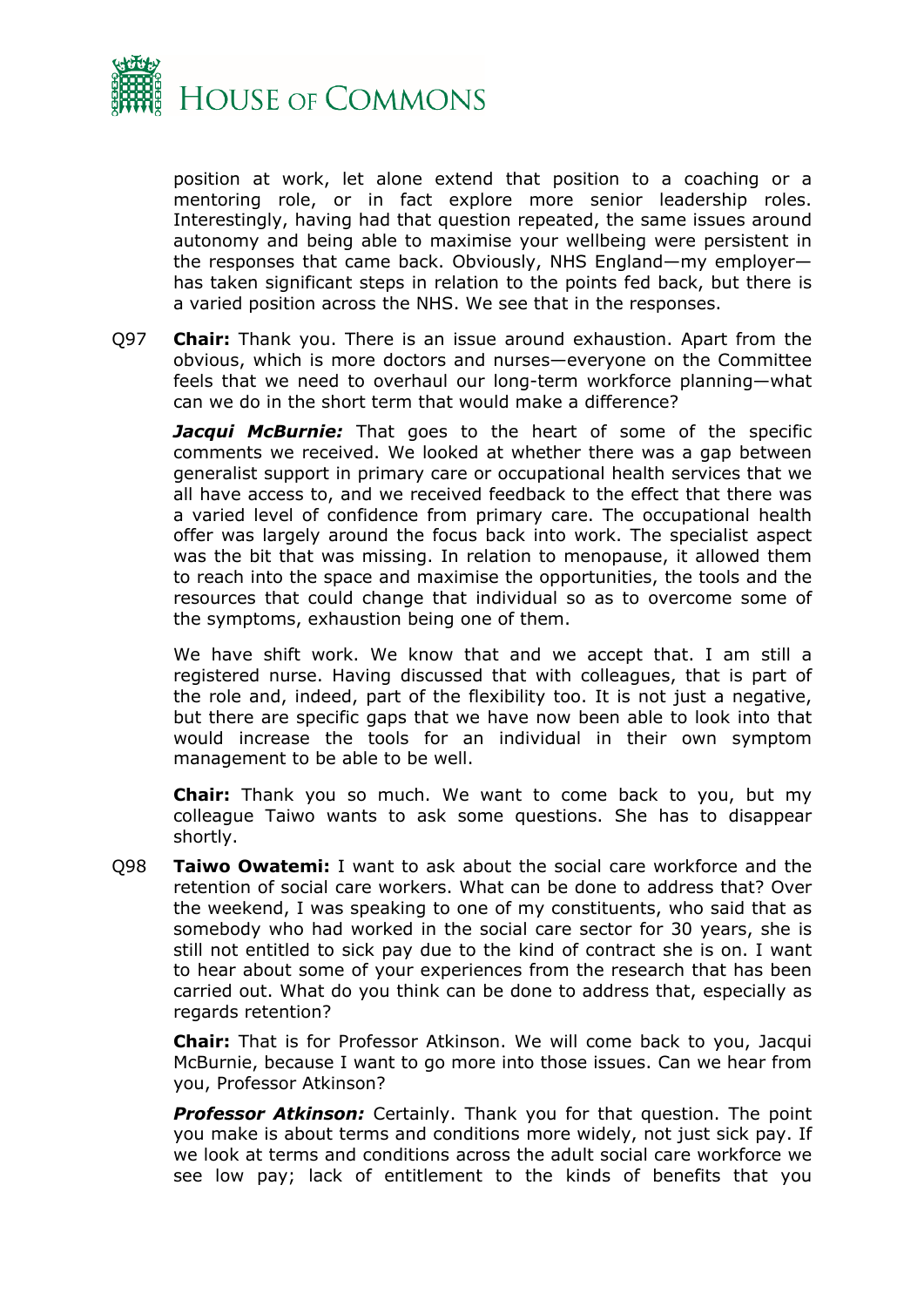

mentioned; lack of travel time; zero-hours contracts; and poor career pathways and limited training. The whole package together is problematic.

We often see high labour turnover in the sector. Sometimes, there is the view that care workers go and work in the retail sector, and some do, but despite what I have just said about terms and conditions, care workers tend to report quite high levels of job satisfaction. They like the intrinsic nature of what they do. It is the extrinsic factors that are problematic for them, alongside some of the burnout and work intensification that we have heard about in the healthcare sector.

In terms of what can be done about that, we need to take a step back and think about how we fund and support our adult social care sector. Many care providers would say that they are almost forced into those terms and conditions, particularly in the domiciliary care sector, because of the way that care is commissioned and procured. They themselves tend to have low and insecure funding streams. They then pass that risk on to their workforces.

If we want to think about how we might address some of those problems, it would be a better funded and more secure system for commissioning adult social care that then enables better terms and conditions, whether that is still through local government or, as we saw in the pandemic, through a bolder move to a more integrated health and social care employment system.

#### **Taiwo Owatemi:** Thank you.

Q99 **Chair:** Before I bring in my colleagues, let me bring in Professor Woodhams. Thank you for joining us. In your "Mend the Gap" report, you said that women in medicine are paid 80% to 85% of what men get for working the same hours. Why is this still happening?

*Professor Woodhams:* That is a very broad question. There are a number of factors. Some of the most important factors are that the gender pay gap in medicine can be explained by lack of equality in promotion. There are different rates of the two genders progressing to consultant. There is inequality in career path choice. Women tend to find that the training routes do not suit the way that they like to engage with their career. They move into different career paths—for example, SAS doctors and locally employed doctors.

It is to do with different hours and different patterns of work which set them back. It is to do with retention. Until we get the mean age of male doctors and female doctors equalised, there will always be a gender pay gap. Finally, it is down to the design and structure of medical pay itself. The pay system and how it is structured tends to solidify and illustrate the gender pay gap.

Q100 **Lucy Allan:** Professor Woodhams, would you say that there is an ageist and sexist culture within the NHS workforce?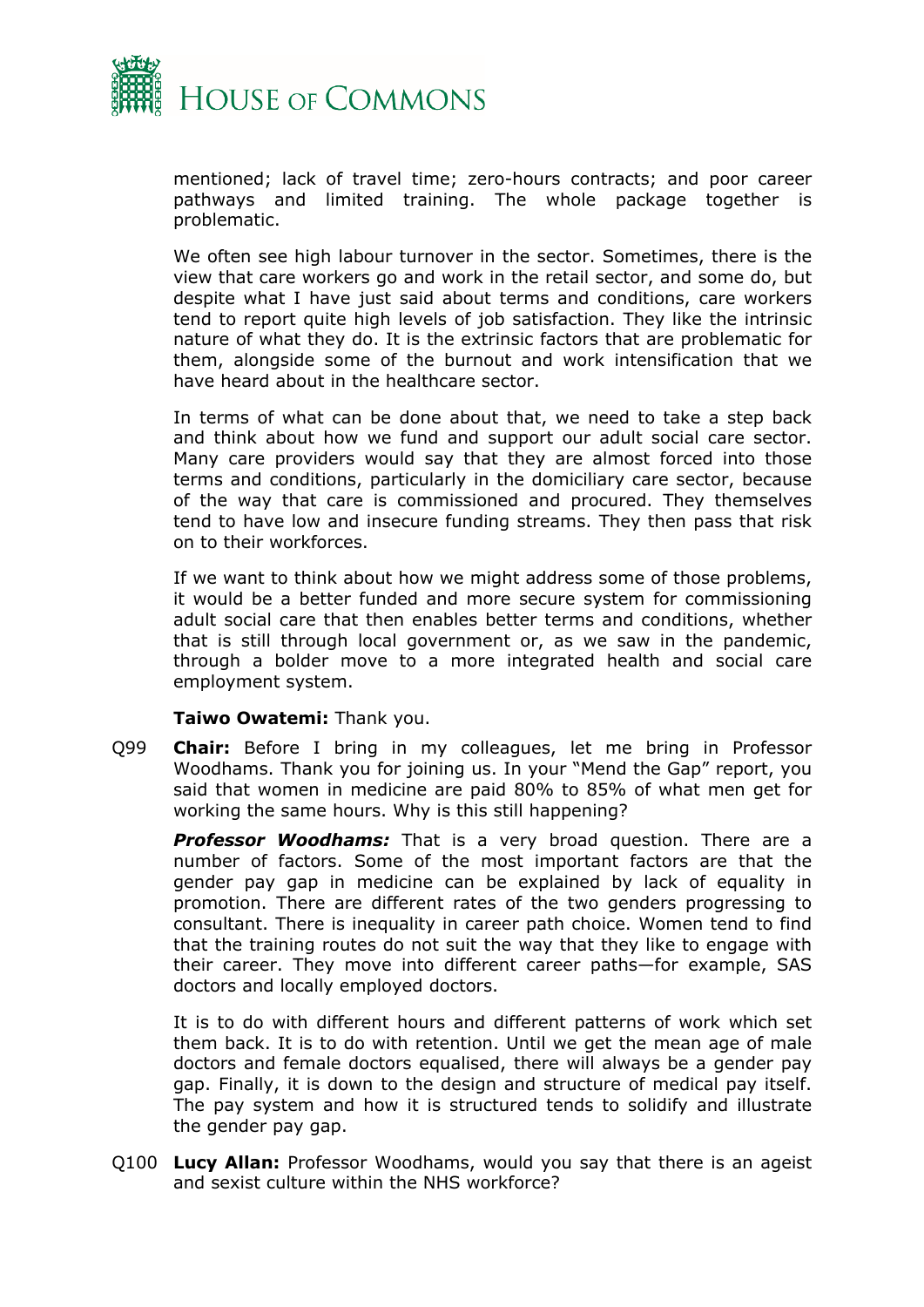

*Professor Woodhams:* I am not medically trained. I report from evidence and from data. It is certainly sexist and certainly in some specialities. We have produced research that evidences that. In the high intensity specialities it can be exacerbated—for example, in surgery. It is especially in the high-pressured specialities.

Is it ageist? I think the issue is really around what the previous panel indicated. Doctors are leaving early because of the pension issue, but also because they find, as they age, that the work becomes more intense and more difficult to cope with. I would say yes, but it is not really down to those sorts of issues. It is a structural issue around how the workforce are trained and paid that is at the heart of this rather than an individualistic, cultural issue.

Q101 **Lucy Allan:** Jacqui, do you have a view on whether it is a cultural issue at play?

*Jacqui McBurnie:* I do. I hear from colleagues in provider areas, hospital trusts, that they do not always feel as visible, despite the fact that over three quarters of our workforce are female. We know that around a third of our nursing population—my royal college—are over 55. There must be an ageist leaning in that regard that does not see this as a real issue around a cohort of staff that hold all that experience, intelligence and organisational memory, and in fact will take that with them. I hear that quite a lot.

Q102 **Lucy Allan:** Presumably, your work around the menopause has sometimes identified that women do not want to talk about that or refer to the issue in the workplace because they will be stigmatised as incapable, incompetent or irrational, or all of those things. Is that your experience?

**Jacqui McBurnie:** I absolutely hear that, even to the extent that a colleague shared with me that it was perhaps career limiting to be visible in a middle to senior role and to be sharing personal experience or offering a platform or senior champion role to others to support networking in their own organisation. I absolutely do hear that, yes.

Q103 **Dr Evans:** Professor Woodhams, would you tell us what the trend has been like in male to female medical students and doctors over the last 40 years?

*Professor Woodhams:* The removal of barriers to women becoming doctors is quite historic. Women have come through as medical students for quite some time. In 1975, following the Sex Discrimination Act, the barriers were removed in terms of the intake to medical school. They had to equalise the cohorts. Well, they didn't have to equalise them, but barriers were removed.

In the last 20 years, women have outnumbered men. Female students have outnumbered male students graduating from medical school, but that has not been reflected in their progression through the workforce.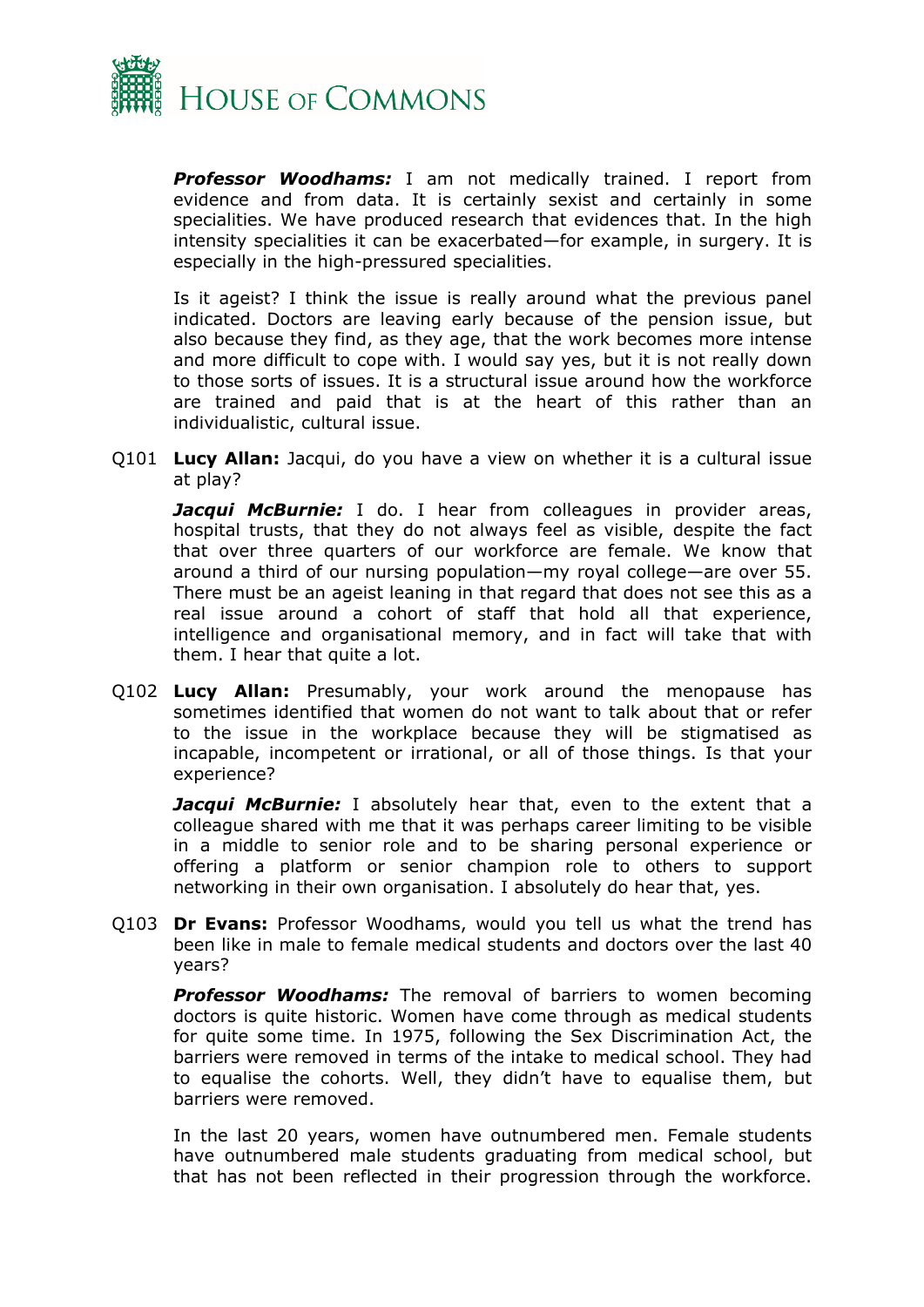

You would think that after 20 years of equal or greater numbers of female students you would see them moving through the medical workforce into consultant levels, but it is still the case that 63% of consultants in trusts are men.

Q104 **Dr Evans:** How much is it choice in your medical career? For example, we know that female GPs outnumber male GPs. I think it is about 35,000 to 27,000, female to male. There is a choice there, partly to do with the lifestyle and the kind of care that you provide. How does that factor in when we talk about people who choose to go down the surgery route? Is there an innate difference in the fact that people choose to be in different caring routes versus the role that is actually entailed in doing that job?

**Professor Woodhams:** That is a very difficult question to address because it is an interactive consideration. What we do know is that many women are actually discouraged from undertaking the sorts of roles that they set off to undertake in medical school. If you speak to medical students, you find that a lot of them want to go into surgery. Gradually, through the course of medical training they realise that a career in surgery is difficult to achieve. That is not because they have made those choices, but they do not see the role models and they suffer micro aggression during training. They gradually come to an understanding that this is not the way that they will undertake a medical career. It is an interactive and two-way conversation between the choice issue and how those choices land.

Q105 **Dr Evans:** Looking forward, with feminisation of the workforce coming through and with women coming through, how should the system change to try to retain? Should there be more flexible working? Should we move away from the partnership model to more salaried GPs? Given your expertise looking at the gender side, and given that we know that the reality is that more women are coming through, how should that NHS structure allow us to provide for our workforce?

**Professor Woodhams:** That is a very big question. In the review, we have 75 recommendations based on structures. In primary care, the gender pay gap is even larger than it is in trusts. The model of partnership and salaried GPs does women no favours there. What we would like to see, and what we recommend in the review, is far more transparency in how people are paid and much more consistency across general practice in allocating a wage. At the moment, we get the impression that it is very unstable. There is not enough data to inform how that is undertaken.

How can we change trusts and general practice? There are many different ways that we could change to retain, promote and pay differently in order to try to reduce the gender pay gap and hold on to more women staff.

Q106 **Dean Russell:** Thank you for coming today. The main question I have is this. There are lots of priorities and lots of things that could be done to improve things. If you had to choose one that the Government should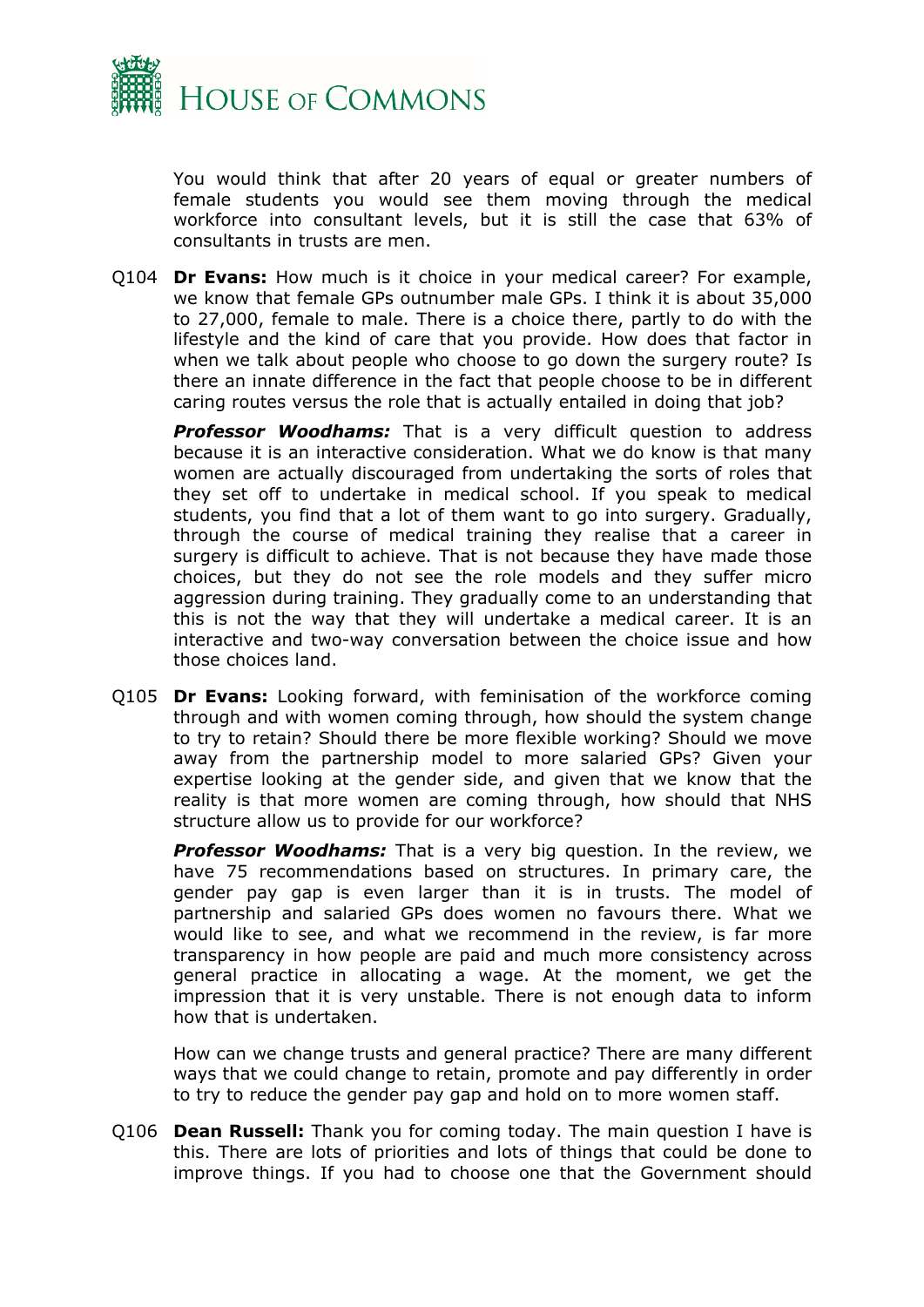

take forward in terms of ensuring that women get better pay within the NHS, smash the glass ceiling and make sure that they are in more senior roles, what would that be?

*Professor Woodhams:* Promotion is very important. We need more women in senior roles. I think that promotion committees have an important part in making sure that there is best practice in those sorts of decisions.

If I had to make one choice, I would modernise the pay structure. The pay structure is so long and has so many salary points that any particular point of departure from that pay structure, for example if you go part time or on to maternity leave and then rejoin, you find that your cohort has advanced ahead of you by a couple of years, and because the pay structures for doctors, particularly consultants, are so long, you never catch up. The pay gap grows for doctors until age 65. The pay gap is still growing at age 65. It is only after age 65 that women actually start to narrow the gap. They do not catch up, but they start to narrow it. That is because male consultants, or those who do not take a break—not just male—or work part time have advanced for a decade or so ahead of them. Until there are some structures put in place that capture that advancement, they will not catch up.

**Dean Russell:** Thank you.

Q107 **Dr Evans:** If you are out for two years and you are getting more experience as a surgeon, maybe doing an extra couple of hundred operations during that time, isn't that a reasonable difference to expect? You will have a more experienced surgeon doing your surgery versus the person who has taken time out for maternity or paternity leave. Could you address that? It seems really key. Experience counts a lot in medicine. Could you address that point?

*Professor Woodhams:* Yes, absolutely. Experience should and does count across all professions. However, in other professions the role of experience is capped at, say, six to eight years. The recognition of that experience and the value that it brings in salary structure is capped at around six to eight years. One has to consider, and the Equality and Human Rights Commission stands by this point, how much additional value is added after eight years, for example. The consultant pay scale is 19 years' long. Are we saying that 19 years' worth of experience is worth that much more than 10 years' worth of experience? Doctors have not undergone any sort of job evaluation or assessment. We do not really know if a consultant with 19 years' experience provides much more additional value than a consultant with 10 years' experience, but they are certainly paid differently.

Q108 **Chair:** Thank you. I am sorry to interrupt. We have to move to our final panel, but before I do that I want to bring in Carol Atkinson and Jacqui McBurnie one more time.

Carol, could we have your views in a bit more detail as to why turnover in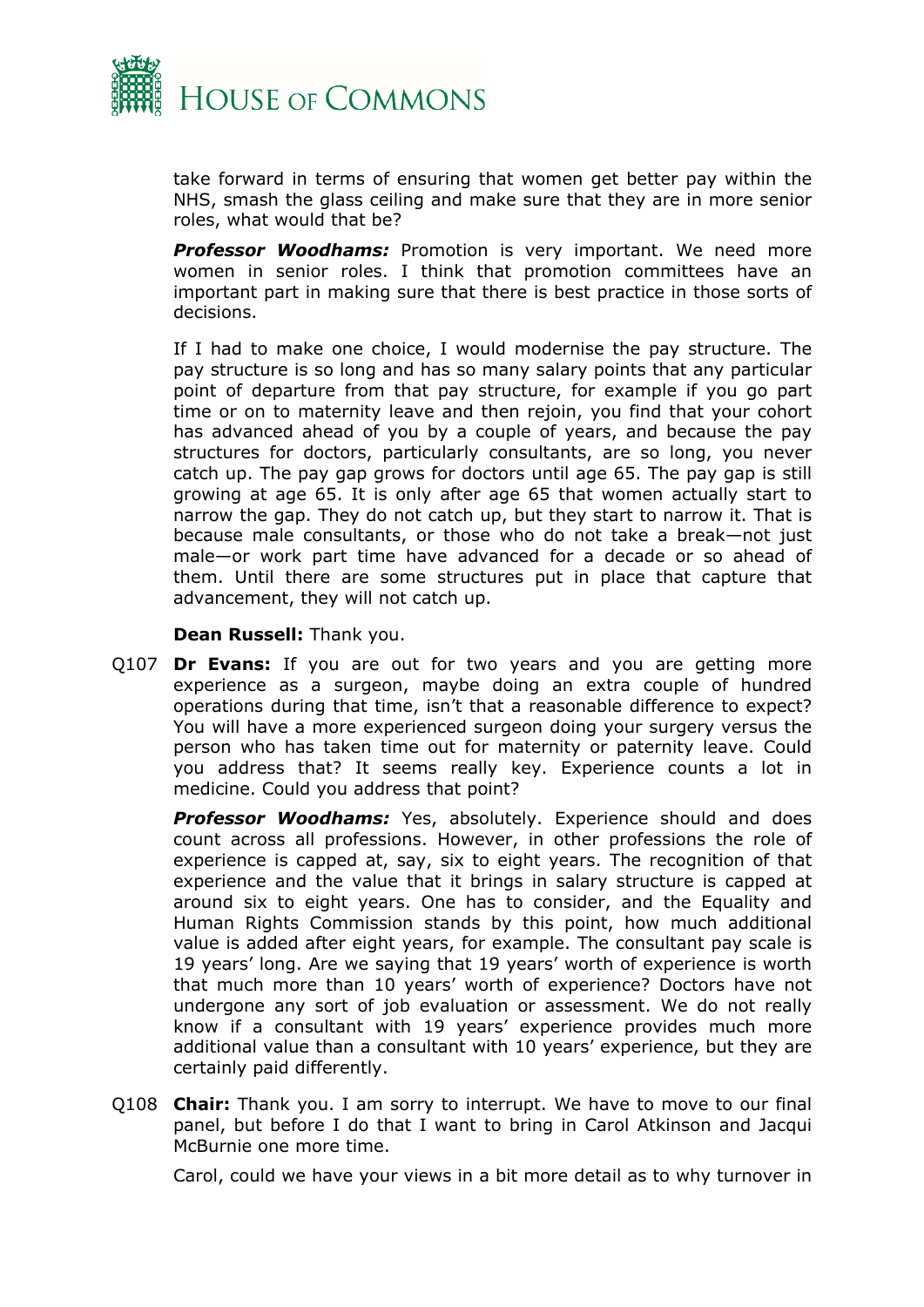

the domiciliary care sector is as high as 40%? That is a shockingly high turnover rate. It must be impossible to imagine how you can give good, sustained care to someone if you are losing four in 10 of your workforce every single year. Could you talk to us about that?

*Professor Atkinson:* Yes, it is a shockingly high rate. You are right. A lot of it goes back to the points I made in brief last time. Pay is very low. Many are not paid for travel time. Sometimes they are, effectively, earning less than the minimum wage. Many of them move around within the sector for only a few pence more an hour. As you just alluded to, that is very problematic for continuity and quality of care. Many are on zerohours contracts. They are paid episodically. They are paid when they are busy at breakfast, when they are busy at lunch and when they are busy at tea and in the evening, but not in between. They often work full-time hours, because they are not paid for their waiting time, in part-time work.

Zero-hours contracts are a double-edged sword. They give employers flexibility, but they give staff flexibility as well. Guaranteed hours contracts often do not provide the kind of shift patterns that staff need, so they sometimes stay on zero-hours contracts. There are often periods of acute turnover as well. In the summer holidays, we often see a mass exodus of zero-hours contract care workers so that they can care for children, because they do not get the salary levels or the other forms of support in terms of guaranteed hours contracts to facilitate childcare. That is a really acute period of turnover. It is not always spread across the year in a logical fashion, and it is particularly for gender and childcare reasons.

We see intensification of burnout. We see people taking time out between contracts. Time out is not supported. We heard earlier about a lack of sick pay in a typical zero-hours contract. There is a whole host of different factors that come together to mean that turnover is very common.

It is also very problematic. We seek to do induction training. We seek to do qualifications, but often people do not stay long enough to complete them. Again, it is a merry-go-round of moving around and getting a few more pence an hour but starting your training again, so never getting to the point where we have a more adequately trained workforce. Reliability and continuity of care really suffer as a result.

Q109 **Chair:** Thank you; that is very helpful. Finally, I want to ask Jacqui McBurnie this. We were talking initially about the problems of menopause, and I know you have done a lot of thinking about that. I think you might have testimonies from some of the people you have been supporting, which would put into sharp relief for us what it is like and what is happening to date. Do you want to spend a couple of minutes telling us some of the examples of people you have been hearing about?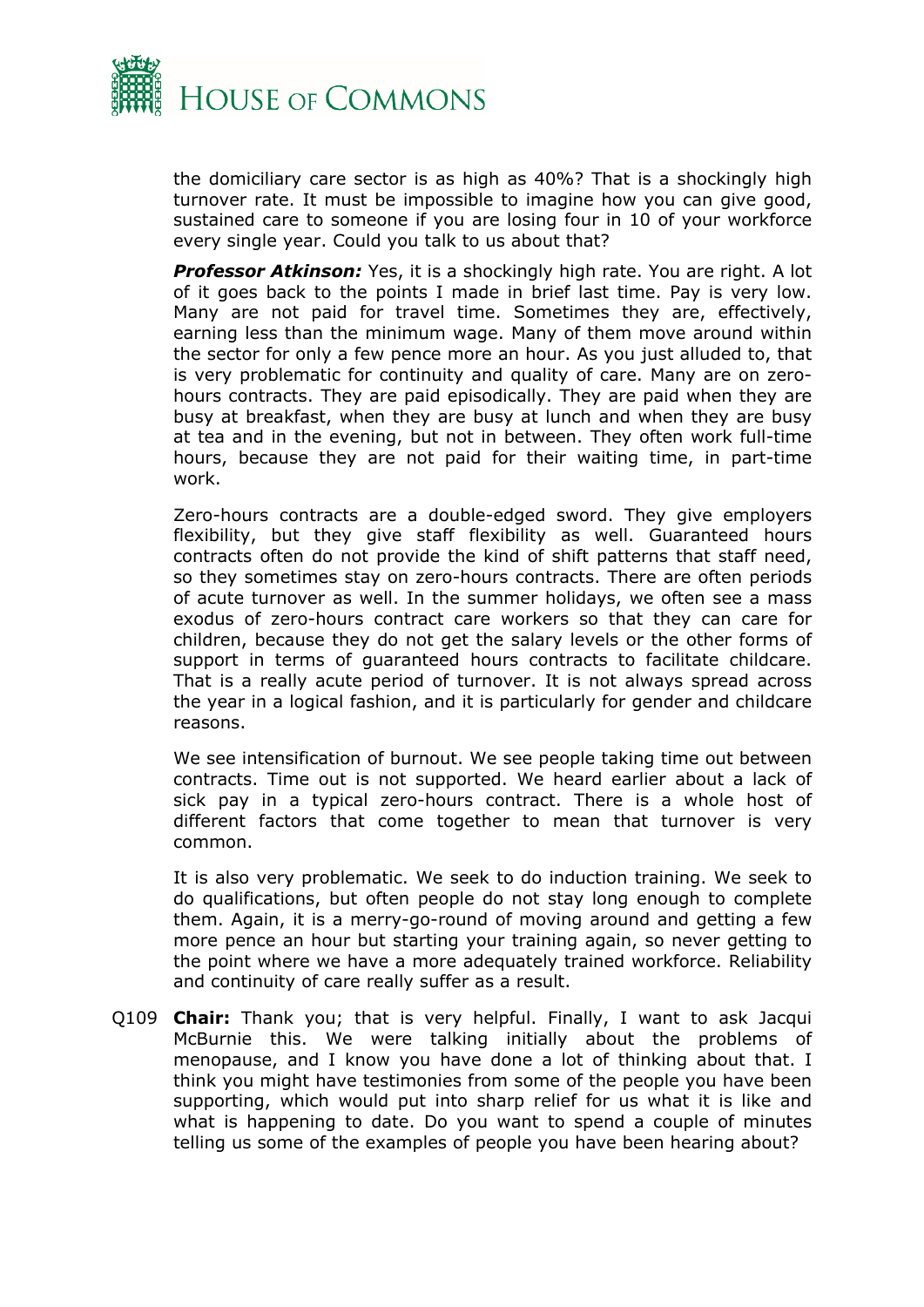

**Jacqui McBurnie:** Yes. A lot of the reports come from an individual who finds themselves to be an experienced member of staff having various clinical and perhaps by this stage non-clinical roles. They have a wealth of experience but are struggling between lack of support from their primary care provider, and then the gap in terms of their workplace. Since Covid we are not really in a position to disaggregate the two as much as we did. Wellbeing now has to be a factor right across the different silos that we used to see for an individual's work life.

We found that people have struggled with awareness in the workplace. It has been reported to me that line managers who have not received training in awareness of menopause could effectively gatekeep their access to, for instance, occupational health which might offer some menopause discussion. Somebody who did not recognise as female in the workplace would find that particularly tricky and sensitive.

One of my colleagues who was Muslim did not want to share the detail of her sensitive symptoms, but had to do that in order to access support in the workplace, both for flexible working and onward occupational health. There is a wealth of aspects in work that we could do without making significant changes; they would not cost, but would really benefit the quality of life and wellbeing for those individuals.

**Chair:** Thank you. That has been very helpful. We are looking in this inquiry for some of the small, practical things that we can do right away. There is a long-term issue of the capacity of the system and the intensity of work for everyone on the care and health frontlines, but we also want to see what we can do in the short term. Those are some very helpful suggestions.

Thank you, Carol Atkinson, for your insights into the care sector, and, Carol Woodhams, for your insights into the gender pay gap. It has been very helpful and much appreciated.

## Examination of witnesses

Witnesses: Prema Fairburn-Dorai, Nina Hemmings, Shilpa Ross and Dr Wang.

Q110 **Chair:** We now move to our final panel this morning. We are going to particularly focus on the social care sector. We will be hearing also about issues relating to people from minority ethnic backgrounds. Our theme is about retention and how we can hold people in the health and care workforce, where we desperately need their support in this time of broader workforce crisis.

We will hear shortly from Prema Fairburn-Dorai, who has not arrived yet but we will bring her in as soon as she arrives. She is the director of Primary Homecare in Suffolk, a registered nurse and chair of the Suffolk Association of Independent Care Providers. Shilpa Ross, who has joined us virtually, is a policy fellow at the King's Fund, where she led their research on "Workforce race inequalities and inclusion in NHS providers."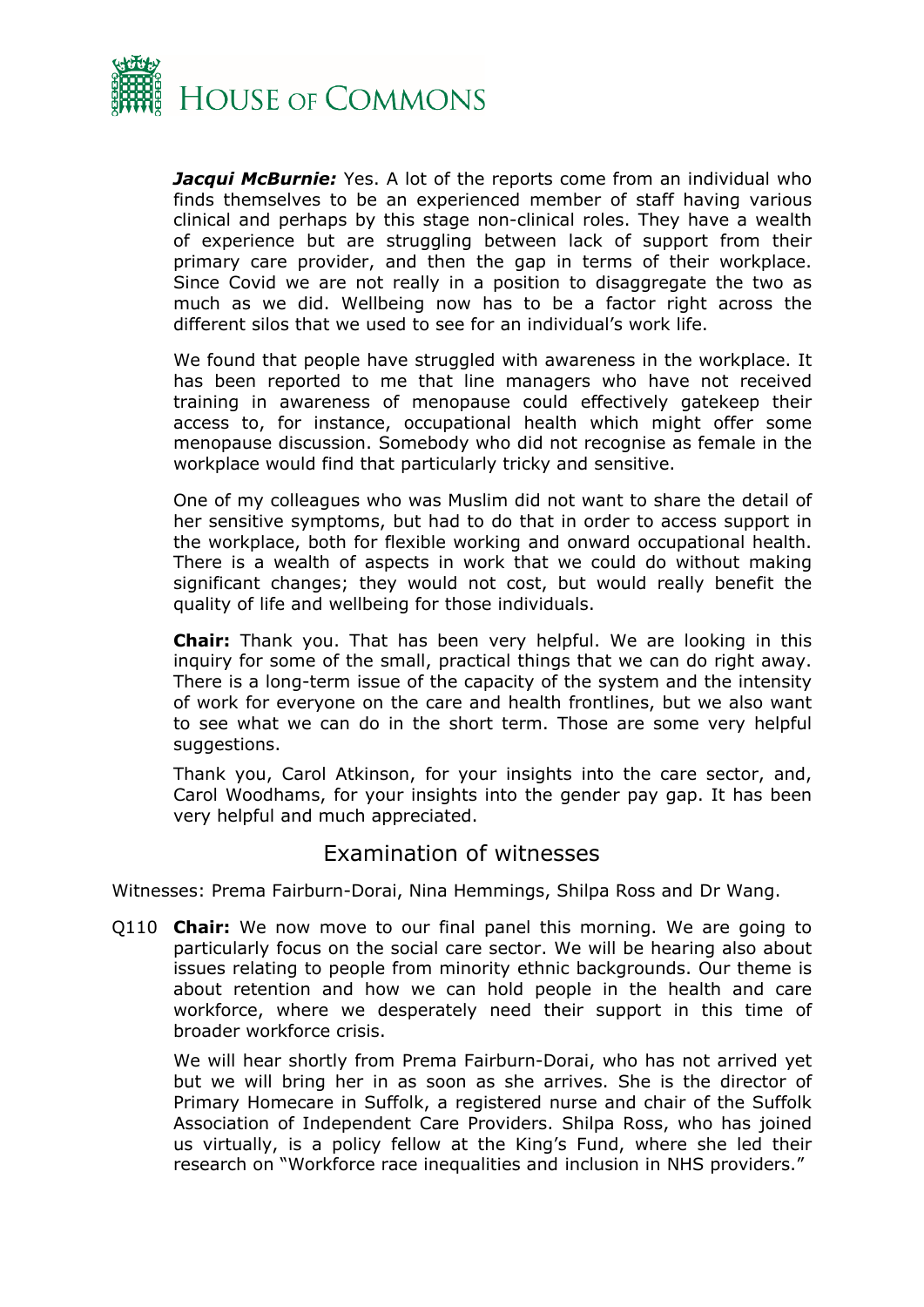

Prema has just joined us. You are very welcome, Prema. That is perfect timing. Dr Wen Wang is with us in person, and has been here right from the start of the session. She is associate professor in human resource management data analytics and interpretation at the University of Leicester. She has looked at the principal factors driving black and minority ethnic staff, and staff aged 50 to 65-plus and why they choose to leave health and social care.

Let's start with you, Prema. A very warm welcome and thank you for joining us this morning. The service that you run is rated "Outstanding" by the CQC, but you are finding it harder and harder to hold on to good staff. Can you tell us why that is?

*Prema Fairburn-Dorai:* There are so many reasons for that. The pandemic has not helped. Things have changed with staff. I find that our whole attitude towards working has changed. The attitudes of staff have changed. They are not prepared to work long hours, weekends or evenings. They would rather leave because they are under such a lot of stress. I can understand that because we are under such a lot of stress. The expectations are so high from our clients, and we struggle to maintain the service that we run in an excellent way.

We are losing a lot of staff but, at the same time, we cannot recruit anybody. The applications that we get have dropped from maybe 10—we used to get 10 a month—to about two or three. We are very lucky to even get one person through in a month. Those are some of the reasons, I think. It is hard to explain.

Q111 **Chair:** What about the immigration system? Is that causing you difficulties?

*Prema Fairburn-Dorai:* We are now allowed to recruit from overseas. We are recruiting a few more from overseas. I actually recruited about five staff from India, but I have to tell you that the experience was not very good. We waited patiently for them to arrive. They were not as good as we had hoped, despite intensive training in cultural differences in the UK as well as care training. They were not able to settle into the job as well as my previous recruits in the 2000s. Driving lessons were provided because that is necessary in domiciliary care. Training lasted for two and a half months. I had to dismiss three of them because their performance was unsatisfactory. This experience has not been helped by the fact that our existing all-UK staff had been intolerant, judgmental and unhelpful to the new recruits.

Our clients in the community have been overtly racist in some of their comments and have refused to allow overseas staff to care for them. There are, of course, exceptions. I find good communication makes a difference to how overseas staff are received by our clients and our staff. From the lessons that we learnt from the first cohort, our selection process has now been tightened up. We are looking for individuals with near-excellent English speaking skills, care experience, a pleasant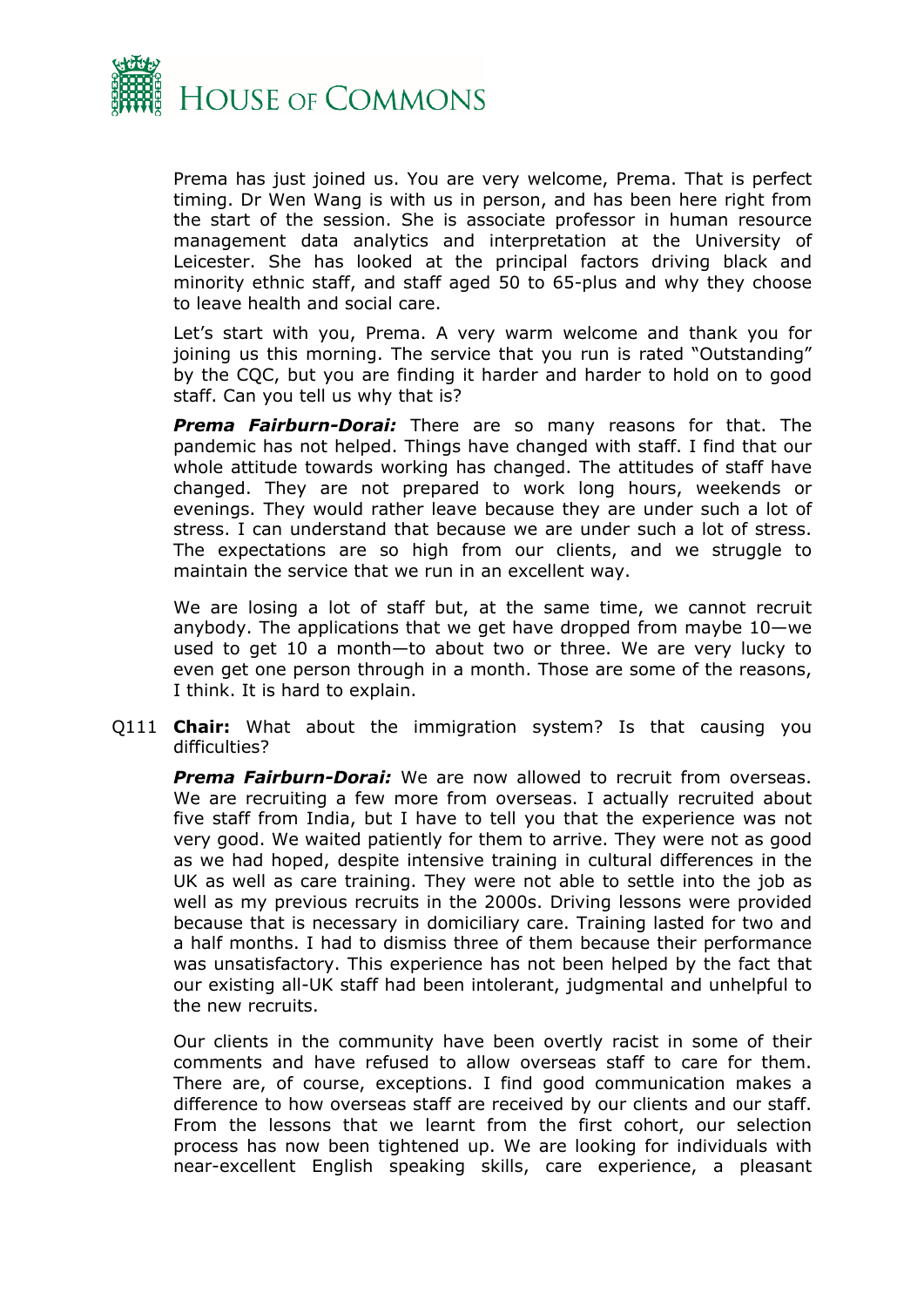

personality and confident driving skills. That is what we are doing at the moment.

However, the costs involved in recruiting from abroad are phenomenal. An investment of £6,000 is needed for each new recruit to pay for the Home Office fees, legal fees and the training that we put on in care, cultural awareness and driving lessons—safe driving—as well as providing accommodation and a car. We have many small domiciliary agencies in care homes in Suffolk who simply cannot meet those costs. That is an issue.

Q112 **Chair:** Let me bring in Dr Wen Wang. We also have Nina Hemmings here from the Nuffield Trust. That was a very stark story about racism experienced by care workers in the community and from their colleagues. You have done a lot of research into why people from minority ethnic backgrounds leave the health and care workforce. Is that outright racism very common?

*Dr Wang:* The answer is yes. I looked at more than 100,000 healthcare workers from black and Asian ethnic minority groups. What I found is that the experience of personal discrimination from managers and coworkers can increase to a 48% propensity to resign from the sector. What they have experienced in discrimination from managers, co-workers and patients is unbelievable. As Prema said, we rely on them a lot. We have more than 200,000 Filipino nurses. They are the second largest group after British nationality. At the beginning of the pandemic, they were considered as carriers instead of carers. They were attacked because of Covid. Discrimination from the public is disheartening, but it is more disheartening from managers and co-workers.

I talked to doctors, nurses and care workers. They do not mind the discrimination from the public because they had the confidence to turn it around once they started to care for them, but they felt that the discrimination from managers and co-workers was demeaning, disheartening and destroyed their confidence. Shift patterns were different and less favourable. They were watched doing their tasks. They were timed, and they said there was extra stress.

I found two parts. One was discrimination from managers and co-workers as a direct cause of burnout. The other was discrimination from the public. When they were late, they were shouted at in front of patients and colleagues. That seemed to encourage discrimination from patients, relatives and the public, which makes it worse.

Q113 **Chair:** Thank you. Let's bring in the Nuffield Trust and the King's Fund. Nina Hemmings, do you echo that in your research?

*Nina Hemmings:* Absolutely. Everything that Prema and Wen just described definitely seems to be borne out in the workforce data such as the NHS staff survey and the data collected by the race equality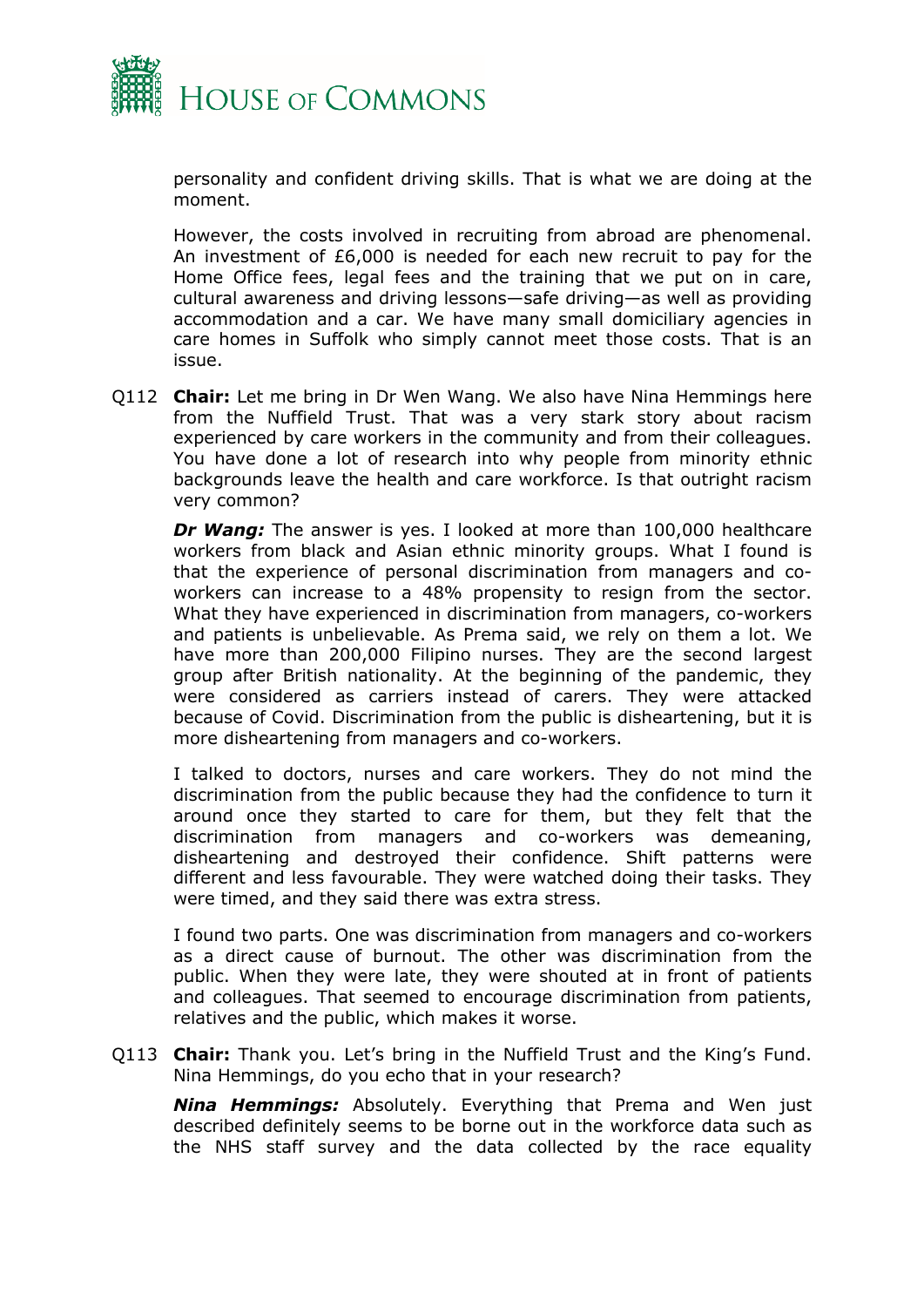

standards team. It is also reflected in interviews that we conducted with NHS trusts.

I will start with the NHS workforce and describe some of the research that we did last year. This was a project that was funded by NHS Employers. They tasked us to investigate what NHS trusts are doing to attract, support and retain a more diverse workforce. We were keen not only to look at the experiences of ethnic minority groups but to consider the entire suite of nine protected characteristics: everything from age to gender to sexual orientation. We conducted interviews with five trusts of different types, speaking specifically with equality and diversity leads and their wider teams.

What seems to be sadly the case is that, despite persevering efforts by those teams to overturn years of structural discrimination, what we see in the data is that in 2020 more than one in eight members of the NHS workforce reports discrimination. If you look more closely at black and minority ethnic groups, it is twofold; they are twice as likely to report discrimination by colleagues and, sadly, it is prevalent at every stage of the career pathway. If you look at shortlisting and appointing from the shortlist, you are less likely to be appointed if you are from a minority ethnic background. That is particularly stark for people from Bangladeshi, black African and white and black African backgrounds. You are more likely to experience bullying and harassment and to enter a formal disciplinary process. You are only about a quarter as likely as your white staff counterparts to make it into a very senior management position.

Q114 **Chair:** Is that feeding through into more people from minority ethnic backgrounds leaving the NHS and care service?

*Nina Hemmings:* Absolutely, although the data is notably patchy in quantifying the impact of that on retention and leaving rates, but we know that there is a knock-on impact in terms of the human toll around sickness rates going up, staff absence levels going up and even things like productivity in teams.

Q115 **Chair:** Thank you. Shilpa Ross, does your research say the same kind of thing?

*Shilpa Ross:* Thank you. Unfortunately, yes, it does. We know from the research that we did, and from datasets such as the workforce race equality standard—the WRES—that the NHS does not treat all of its staff equally. Black and minority ethnic staff continue to face unacceptable inequalities and discrimination in the NHS.

As Nina just said, ethnic minority staff face higher levels of bullying, harassment and abuse. They are more likely to experience discrimination that comes from colleagues and are more likely to be the subject of formal disciplinary processes than their white colleagues. Addressing these inequalities is absolutely essential to make the NHS a better place to work, to stay and to thrive in one's career.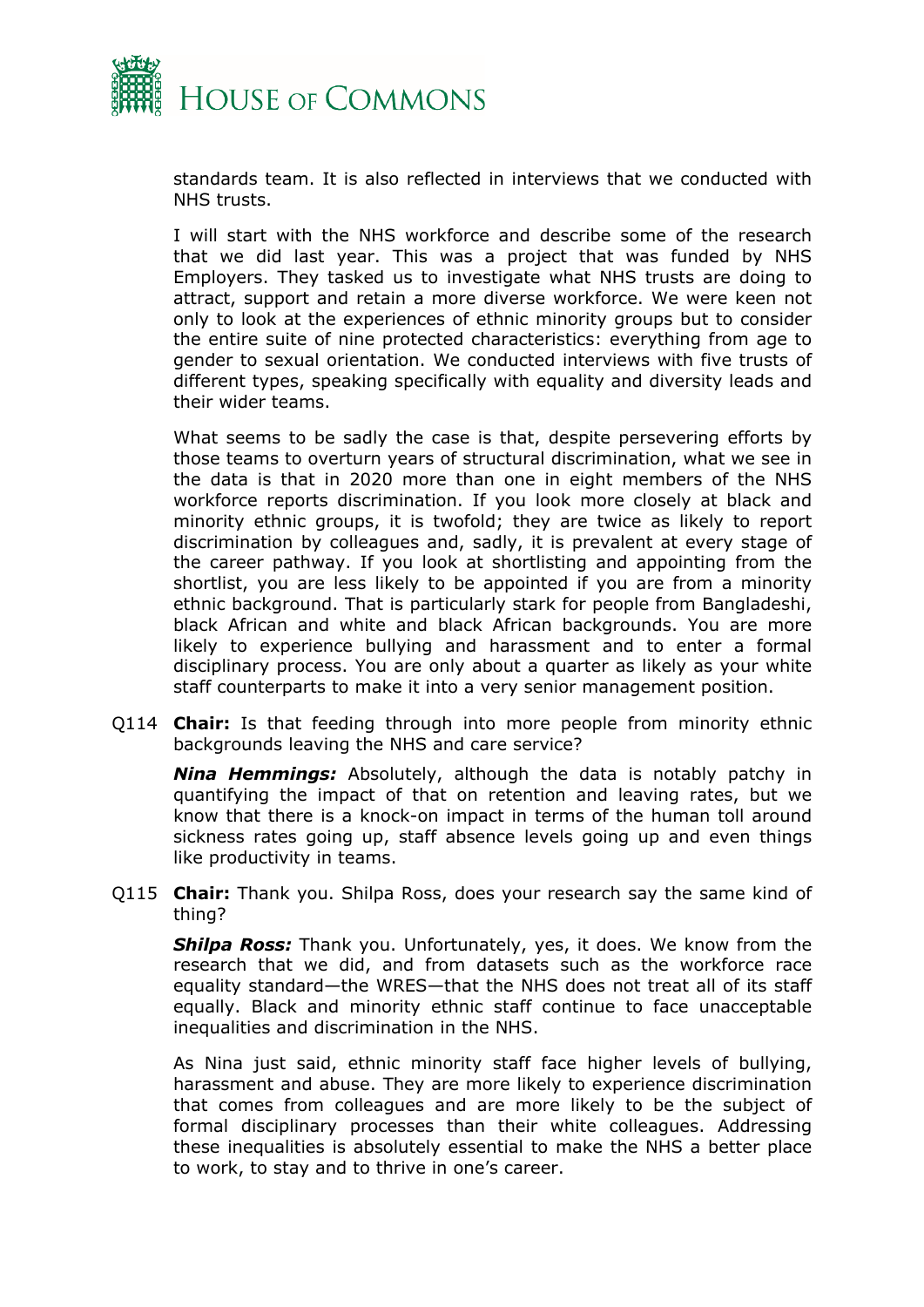

Q116 **Chair:** Everyone would agree that the picture you paint is totally unacceptable. If you were Health Secretary for a day, what would you do tomorrow to try to address that issue?

**Shilpa Ross:** It is important to say that there isn't any one single solution. It is very complex and there are deeply ingrained structural challenges that need to be tackled. It will require sustained commitment over a long period of time. I think that is the number one thing to say.

It is possible though to see some positive change. The research that we did focused on what NHS trusts are trying to do to tackle inequalities and promote better inclusion for the staff they employ. We took a look at the interventions that they put in place. At local level, it is possible to introduce things like staff networks to make it easier for staff to talk about discrimination at work and to raise their concerns. It could be through the freedom to speak up guardian role. It could be other peer champions for inclusion. There is also important work to do around developing staff so that they can gain skills and be ready for promotion to more senior levels when that is possible. I would say, overall, that the NHS sector—this is likely to apply to adult social care as well—really needs to focus on improving recruitment and HR processes, supporting career progression and increasing diversity in boards and senior leadership teams.

**Chair:** Thank you.

Q117 **Lucy Allan:** It has been fascinating to hear what you have all had to say, and very concerning. How could we be doing something nationally that helps us to retain care workers particularly? We have talked about tackling this, but how would we actually address how we behave, and cultural behaviour, towards other people? I find it so shocking to hear what we have just heard. Prema, what would you like to see done differently to change a culture where this is prevalent?

*Prema Fairburn-Dorai:* The first thing is for all staff in adult social care to have parity with the NHS. They feel that they are second-class citizens and there is no parity in pay, conditions, and so on. That is one thing.

Secondly, I would say that the racism issues are probably less prevalent in adult social care than they are in the NHS. I have been in both, so I know. There are more opportunities for career progression in adult social care. Many of the people I brought over in 2000 are now managers, so I know that that is available for them. The key, of course, is good communication skills. A lot of training in that area helps them to progress.

The other thing that is concerning in adult social care is the fact that when we talk about stresses, especially in domiciliary care, the same problems are faced by the BAME community and our UK workforce. It is the travel time that is taken, plus the mileage costs, and so on. The local authority does not pay us enough to be able to meet the fair cost of care and payment. We should pay them a rate that is comparable to the NHS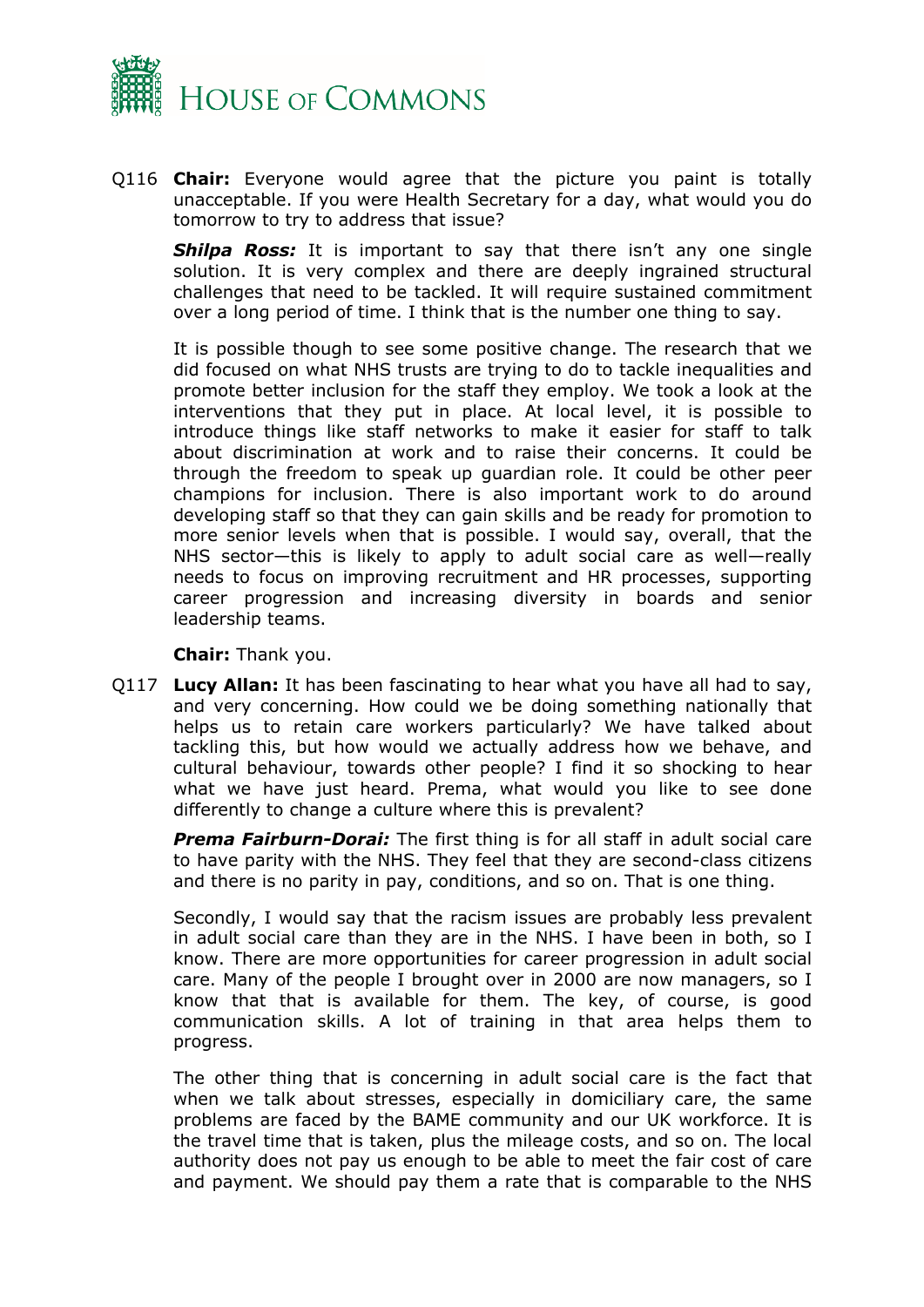

and to the retail and hospitality sectors. We proposed a figure of  $E12$  an hour, but the local authority has made it clear that it cannot afford that because it would cost £25 billion and it does not have that money. A lot of the reasons cited for people leaving have been because of pay, and in particular travel time.

Q118 **Lucy Allan:** Conditions are certainly one aspect. Can I open this more widely? Is there a management culture within the NHS that is actually discriminatory? Is that what we are faced with? Dr Wang, is that your view?

*Dr Wang:* You are quite right. There is some good news in the data. The data was collected from 600 NHS staff. What I found is that in one trust there was no incidence of discrimination for BAME groups. There was no discrimination from the public. In a quarter of NHS trusts, 55 of them, more than 25 to 40 BAME staff reported experiencing discrimination.

I have come up with four Rs to address this, as well as the four Ps. If you look at any strategy, it is the people behind it. If we can hold senior managers accountable in reducing incidents of discrimination among staff, that would be helpful. We have procedures and policy there. Some trusts link that to diversity groups. If we have the NHS staff data we can monitor discrimination year by year, with reduction rates related to senior managers' pay, promotion and performance. That will work because we know that what gets measured gets done.

Secondly, at middle manager level, I want to see respect for all. Some middle managers or team leaders are very nervous. They do not know how to deal with anything related to race. We need training to support them in how to deal with race and to have acceptable conduct among staff, and not to use banter or jokes that are hurtful for staff.

The third thing is reward. We should have fair career progress. We need to ensure accessibility, with learning and training opportunities for the BAME group. We have 42% of our doctors from the BAME group and 20% of our nurses, but in lower ranked job roles. In the lower ranks, you have more tasks and less job autonomy. They probably cannot access training and learning, and therefore it impedes their progress and career.

The last R is recognition. The NHS is such a great cause and has such a diverse workforce. It could be a role model and play its part in celebrating and highlighting the achievements of all groups of health workers. We could better use the space in waiting rooms, showing inclusivity on the walls with lady doctors and Asian male cleaners. They all make a great contribution. There could be local heroes on the wall. It would manage patients' expectations that this is a workforce that is going to serve you.

Q119 **Chair:** What are the other two Rs? I got reduction and recognition. What were the other two?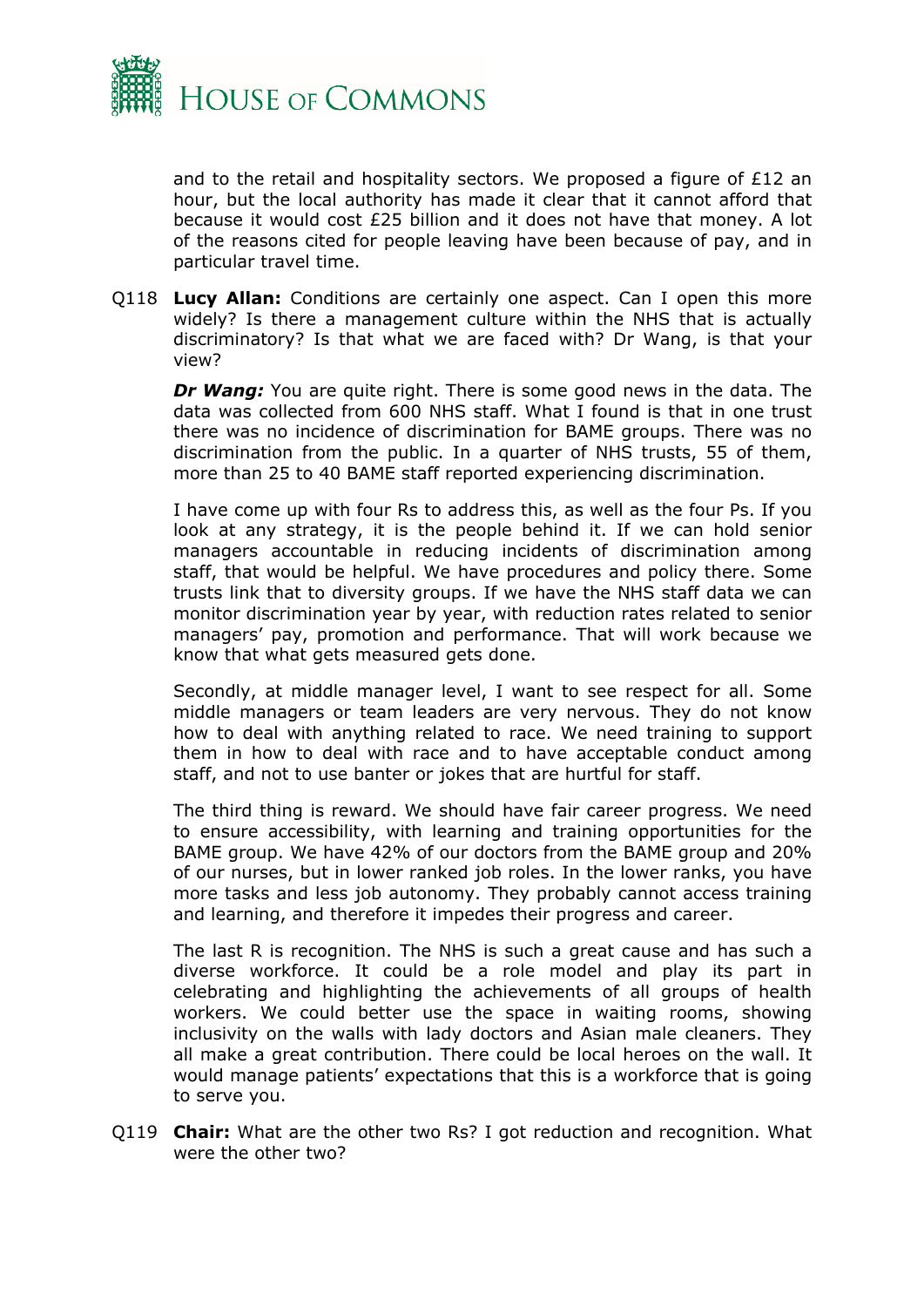

*Dr Wang:* Reward to ensure accessibility to learning and training opportunities. The last one is recognition.

Q120 **Chair:** Was it three in total?

*Dr Wang:* Four.

Q121 **Chair:** I got reduction, recognition and reward.

*Dr Wang:* Respect. Respect for all.

**Chair:** Thank you.

Q122 **Lucy Allan:** Nina, do you want to come in?

*Nina Hemmings:* Yes, I would like to echo and agree with everything that the witnesses have said. I do not have four Rs of my own to bring forward, but we found that the equality and diversity teams we spoke to recognised that this is not an intractable problem. We are able to overcome it. At a number of trusts they are trialling things. At Coventry and Warwickshire Partnership Trust, they have an investigation team to look more closely at cases of formal disciplinary action. There, they have managed to reduce the number of staff suspended, reduce the amount of time each case takes and make savings of around £150,000 on things like agency cover as a result. That is really positive.

At Barts trust, they have introduced inclusion ambassadors, who are members of staff trained to sit on recruitment panels and act as an independent voice to raise concerns to the chair of the panel if they suspect that some sort of bias or unfair treatment is happening. That has been particularly powerful in promoting black and minority ethnic staff to band levels 8 and above, which again is really promising.

Ultimately, the bigger picture is that we have pockets of good practice with motivated equality and diversity teams based at trusts, but they do not always have the sort of building blocks that they need to make meaningful movement on the challenge areas. The big three are better data and a more comprehensive picture of the challenge; evidence-led solutions with a really clear idea of what seems to be working in what context, for which staff groups and why that is; and, lastly, simply the resources, capacity and funding to spread and scale those examples.

We think there is potentially an opportunity for the Cabinet Office, given that addressing inequalities is a cross-government priority. There could potentially be something like a What Works centre to look at issues of discrimination in public sector workforces, and grow an evidence base around initiatives that have been trialled and tested and that work. Then they could co-ordinate learning across other public sectors, which could include education and policing.

Q123 **Lucy Allan:** Shilpa, do you want to contribute? **Shilpa Ross:** Sorry, what was your original question?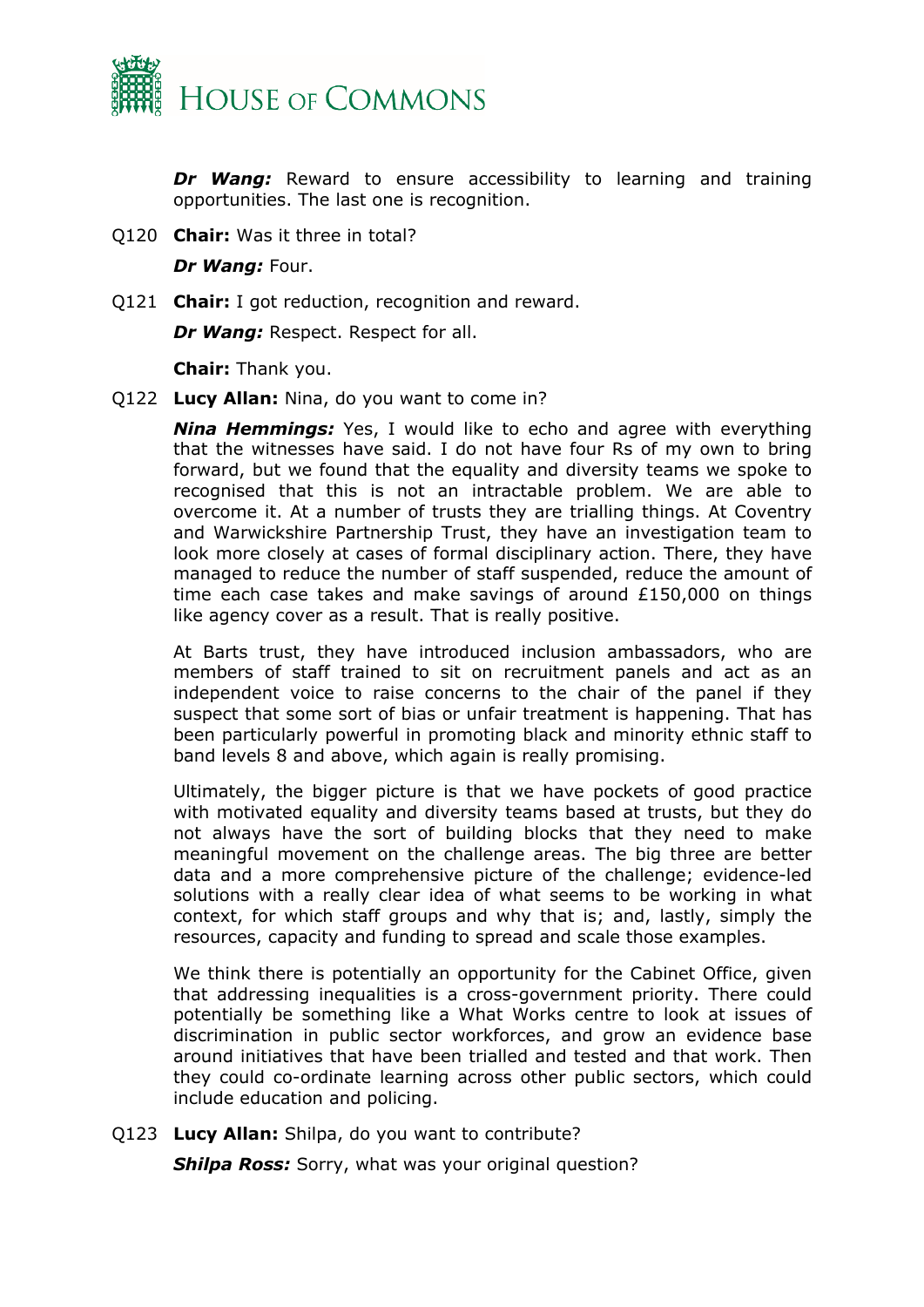

**Lucy Allan:** It was around management and what more we could do to change culture.

**Shilpa Ross:** As I said earlier, there are some steps already being taken to address culture at local level. As Nina pointed out, there is not a lot of evaluative evidence on what works, why and for whom. It is really important that that is addressed.

All I can add to what I have already said is that it is worth looking at the data on where there have been more positive signs of change. Referring back to the workforce race equality standard—the WRES—it seems like there have been degrees of progress in tackling inequality in the relative likelihood of entering the formal disciplinary process and in certain regions of England where it looks like ethnic minority staff are more likely to access non-mandatory training and continuous professional development than their white colleagues. There is some increase in the diversity of NHS boards. It is worth exploring those three areas and seeing what factors drove those changes.

Q124 **Dean Russell:** Can I come to you first, Nina, if it's okay to call you Nina? Any form of racism or discrimination is appalling and should be removed at the first possible opportunity. You have talked a lot about nurses, doctors and staff. How far did the research that has been happening look at porters, cleaners and staff who work in the NHS and social care and also do an incredibly important job?

*Nina Hemmings:* That is a really good question. We did seek to cover it in our reports. I do not have some of the key stats to hand, but we would be happy to follow up. We found that the NHS standard contract sets out expectations about equal treatment for staff. Obviously, that stems from the constitution in 2009 as well.

Our research didn't look at porters and cleaners specifically, but it is likely that those roles and other types of outsourced staff are being overlooked when it comes to some of the initiatives that trusts are trialling.

This might be something that Shilpa could talk more about. Some initiatives like staff networks are definitely open to staff who work under "Agenda for Change" conditions, but what is less clear is whether forums like that are also open to roles like porters or other outsourced types of workers. I know that is something that trade unions are very keen on, of course. It boils down to the point of looking after all staff who work in the health and care workforce, particularly as we come out of this pandemic and given everything that they have contributed and that they have worked so tirelessly. It is definitely an area that warrants more investigation.

Q125 **Dean Russell:** Absolutely. I was going to go to Shilpa, but Dr Wang has her hand up too. I will go to Shilpa first. What are your thoughts on the expanded workforce? The porters, cleaners and those teams provide such an important part of the NHS and social care, but sometimes when we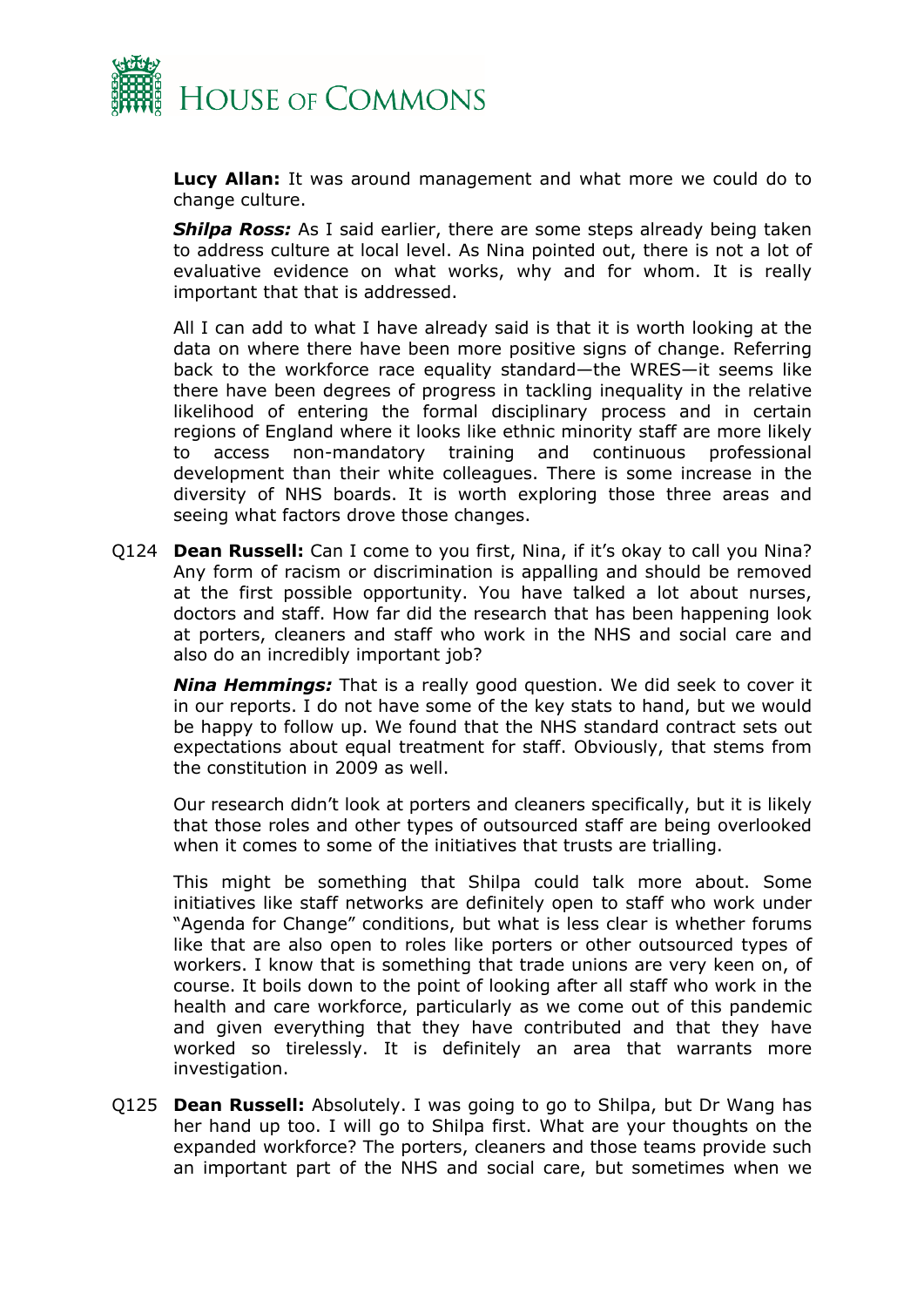

are doing these sorts of reports they can get sadly overlooked. I imagine that might be the case in this instance as well.

**Shilpa Ross:** That is absolutely true. It is definitely an oversight. There are staff who can fill in key data collection surveys, such as the staff survey, which contributes to the WRES, but staff who are working in bank or agency—those who are subcontracted—do not get to fill those in. We have quite an oversight about what their overall work experience is like, but lived experience data is so important. There are ways to seek that at a more local level from members of the wider workforce, as you say.

Q126 **Dean Russell:** Thank you. Dr Wang, I noticed that you had your hand up when I was asking the question.

**Dr Wang:** I agree with what Nina said. I would also like to address your question. We have had the Equality Act since 2010, so why does racism still prevail now? One of the issues that came out, and the solution was addressed by NHS staff, was that they told me it is not accessible to report. It is also very difficult to collect evidence to prove racism. We have a Covid tracking app. Can we use the report and support app? It has been used in Bristol in some medical schools and has proved very successful. They can report incidents of discrimination through the app, anonymously or not; they can choose. It encourages a speak-up culture because many BAME workers fear for their job security because they have not been given their visa, or for their career progression if they speak up. They might suffer. We started a good innovation during Covid, and I wonder whether we can use it.

**Chair:** Yes. Very good.

**Dean Russell:** Can I ask a couple more questions, Chair?

**Chair:** Yes, please do. Then we'll wrap up.

Q127 **Dean Russell:** On the point about the app, is it accessible to everyone? It sounds brilliant. I think it is great that you can do that reporting, but I worry that the invisible workforce are the people who are working the night shifts, working in the basements and doing the cleaning. It is all of those things that, as I say, are such an important part of the workforce. Often, with racism and discrimination, it is top down. It can sometimes be a power play. Many other things can come into it. Actually, if you are working in those sorts of jobs there is probably a bit of a fear factor to report those things, even if you know it is anonymous. What work have you done to make sure both that the people who might use the app know that it is safe to use it and that it is anonymous, and that that part of the workforce is embracing it?

*Dr Wang:* It is really hard, but I recently did a project for a union. I interviewed many people. They were very good at using technology, even in their 50s. I integrated job review data and Glassdoor data on people post their employment experience. Based on this, we produced rating evidence. People talk of a toxic culture in their organisation. They are